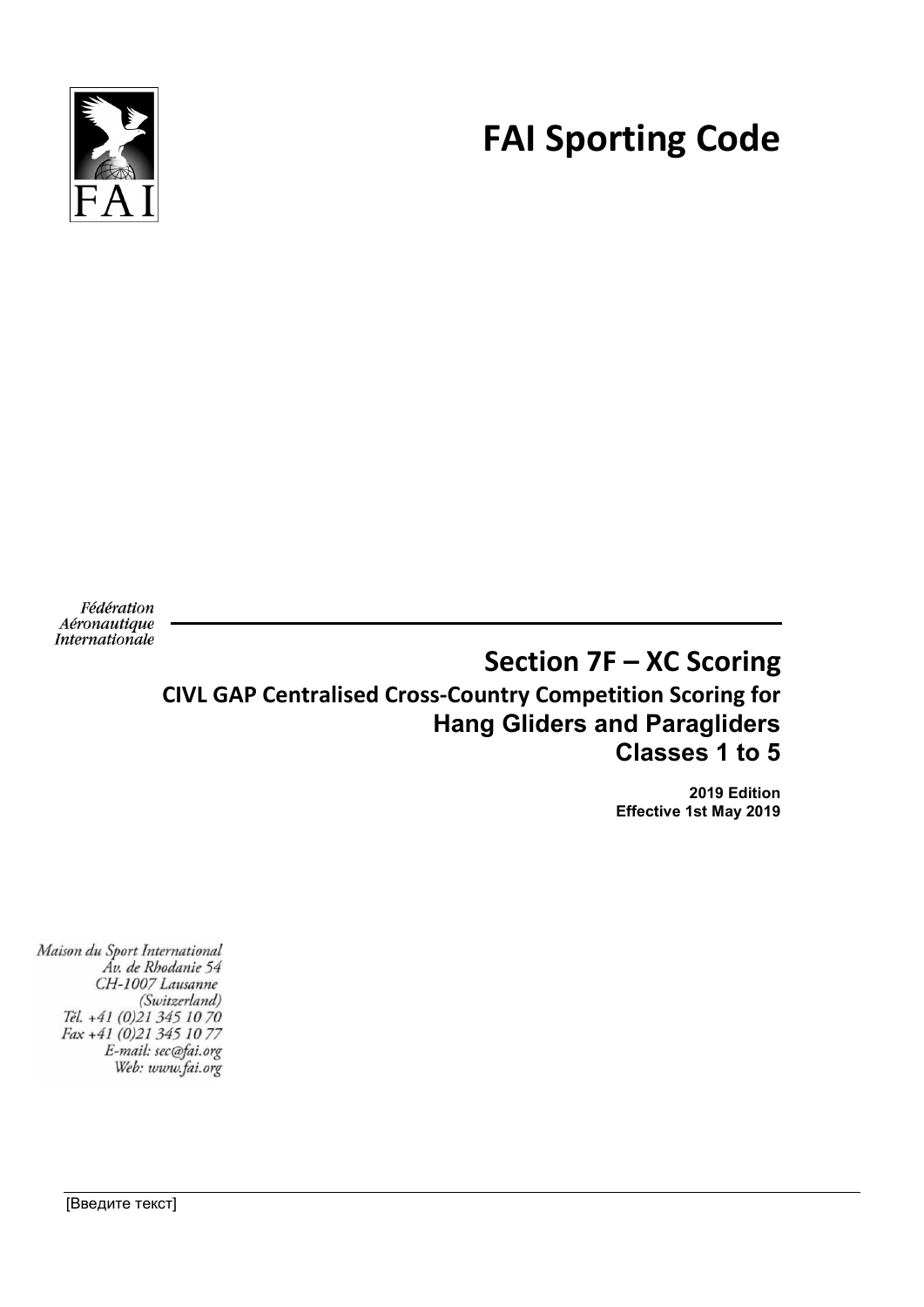#### **FEDERATION AERONAUTIQUE INTERNATIONALE MSI - Avenue de Rhodanie 54 – CH-1007 Lausanne – Switzerland**

Copyright 2019

- All rights reserved. Copyright in this document is owned by the Fédération Aéronautique Internationale (FAI). Any person acting on behalf of the FAI or one of its Members is hereby authorised to copy, print, and distribute this document, subject to the following conditions:
- **1. The document may be used for information only and may not be exploited for commercial purposes.**
- **2. Any copy of this document or portion thereof must include this copyright notice.**
- **3. Regulations applicable to air law, air traffic and control in the respective countries are reserved in any event. They must be observed and, where applicable, take precedence over any sport regulations**
- Note that any product, process or technology described in the document may be the subject of other Intellectual Property rights reserved by the Fédération Aéronautique Internationale or other entities and is not licensed hereunder.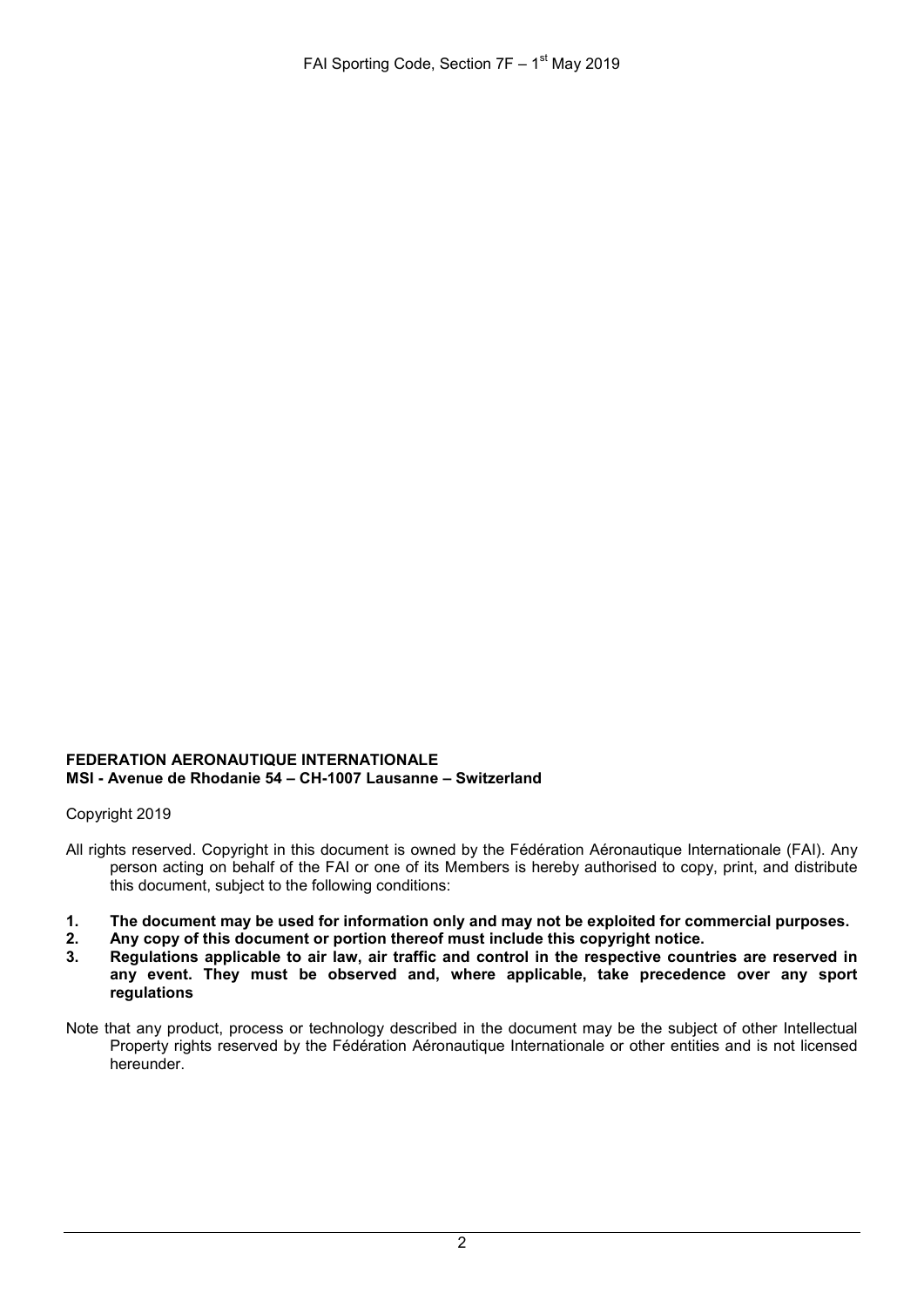### **RIGHTS TO FAI INTERNATIONAL SPORTING EVENTS**

- All international sporting events organised wholly or partly under the rules of the Fédération Aéronautique Internationale (FAI) Sporting Code<sup>[1](#page-2-0)</sup> are termed *FAI International Sporting Events*<sup>2</sup>. Under the FAI Statutes<sup>[3](#page-2-2)</sup>, FAI owns and controls all rights relating to FAI International Sporting Events. FAI Members<sup>[4](#page-2-3)</sup> shall, within their national territories<sup>[5](#page-2-4)</sup>, enforce FAI ownership of FAI International Sporting Events and require them to be registered in the FAI Sporting Calendar[6](#page-2-5).
- An event organiser who wishes to exploit rights to any commercial activity at such events shall seek prior agreement with FAI. The rights owned by FAI which may, by agreement, be transferred to event organisers include, but are not limited to advertising at or for FAI events, use of the event name or logo for merchandising purposes and use of any sound, image, program and/or data, whether recorded electronically or otherwise or transmitted in real time. This includes specifically all rights to the use of any material, electronic or other, including software, that forms part of any method or system for judging, scoring, performance evaluation or information utilised in any FAI International Sporting Event<sup>[7](#page-2-6)</sup>.
- Each FAI Air Sport Commission<sup>[8](#page-2-7)</sup> may negotiate agreements, with FAI Members or other entities authorised by the appropriate FAI Member, for the transfer of all or parts of the rights to any FAI International Sporting Event (except World Air Games events<sup>9</sup>) in the discipline<sup>10</sup>, for which it is responsible<sup>[11](#page-2-10)</sup> or waive the rights. Any such agreement or waiver, after approval by the appropriate Air Sport Commission President, shall be signed by FAI Officers<sup>12</sup>.
- Any person or legal entity that accepts responsibility for organising an FAI Sporting Event, whether or not by written agreement, in doing so also accepts the proprietary rights of FAI as stated above. Where no transfer of rights has been agreed in writing, FAI shall retain all rights to the event. Regardless of any agreement or transfer of rights, FAI shall have, free of charge for its own archival and/or promotional use, full access to any sound and/or visual images of any FAI Sporting Event. The FAI also reserves the right to arrange at its own expense for any and all parts of any event to be recorded.
- Editor's note: Hang-gliding and paragliding are sports in which both men and women participate. Throughout this document the words "he", "him" or "his" are intended to apply equally to either sex unless it is specifically stated otherwise.

<span id="page-2-11"></span><span id="page-2-10"></span><span id="page-2-9"></span><span id="page-2-8"></span><span id="page-2-7"></span><span id="page-2-6"></span><span id="page-2-5"></span><span id="page-2-4"></span><span id="page-2-3"></span><span id="page-2-2"></span><span id="page-2-1"></span><span id="page-2-0"></span>

| $\mathbf{1}$   |                                                       |  |
|----------------|-------------------------------------------------------|--|
| 2              |                                                       |  |
| 3              |                                                       |  |
| $\overline{4}$ |                                                       |  |
| 5              |                                                       |  |
| 6              |                                                       |  |
| $\overline{7}$ |                                                       |  |
| 8              |                                                       |  |
| 9              |                                                       |  |
| 10             | FAI Sporting Code, Gen. Section, Chapter 2, para 2.2. |  |
| 11             |                                                       |  |
| 12             |                                                       |  |

j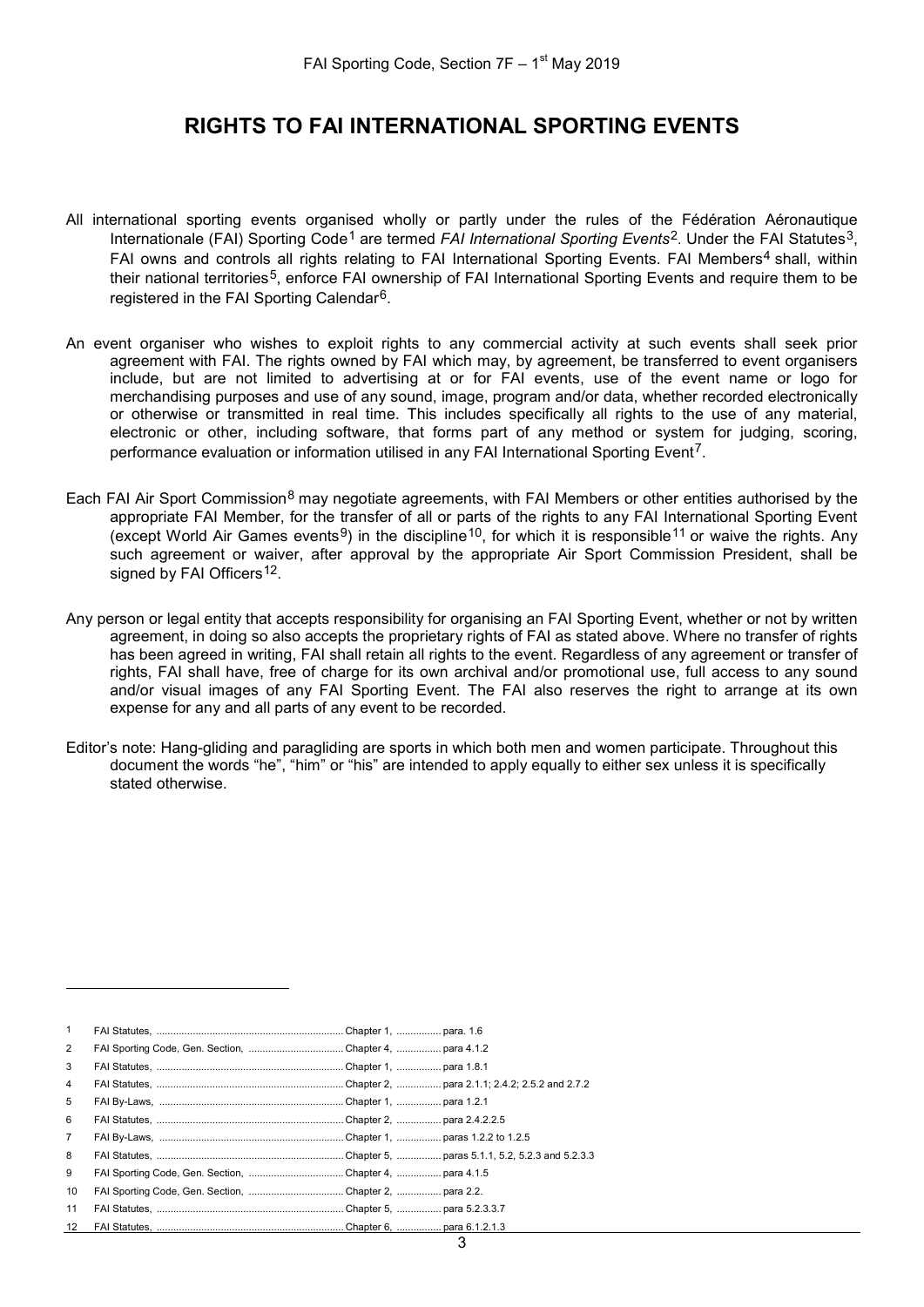Editor's note: Hang-gliding and paragliding are sports in which both men and women participate. Throughout this document the words "he", "him" or "his" are intended to apply equally to either sex unless it is specifically stated otherwise.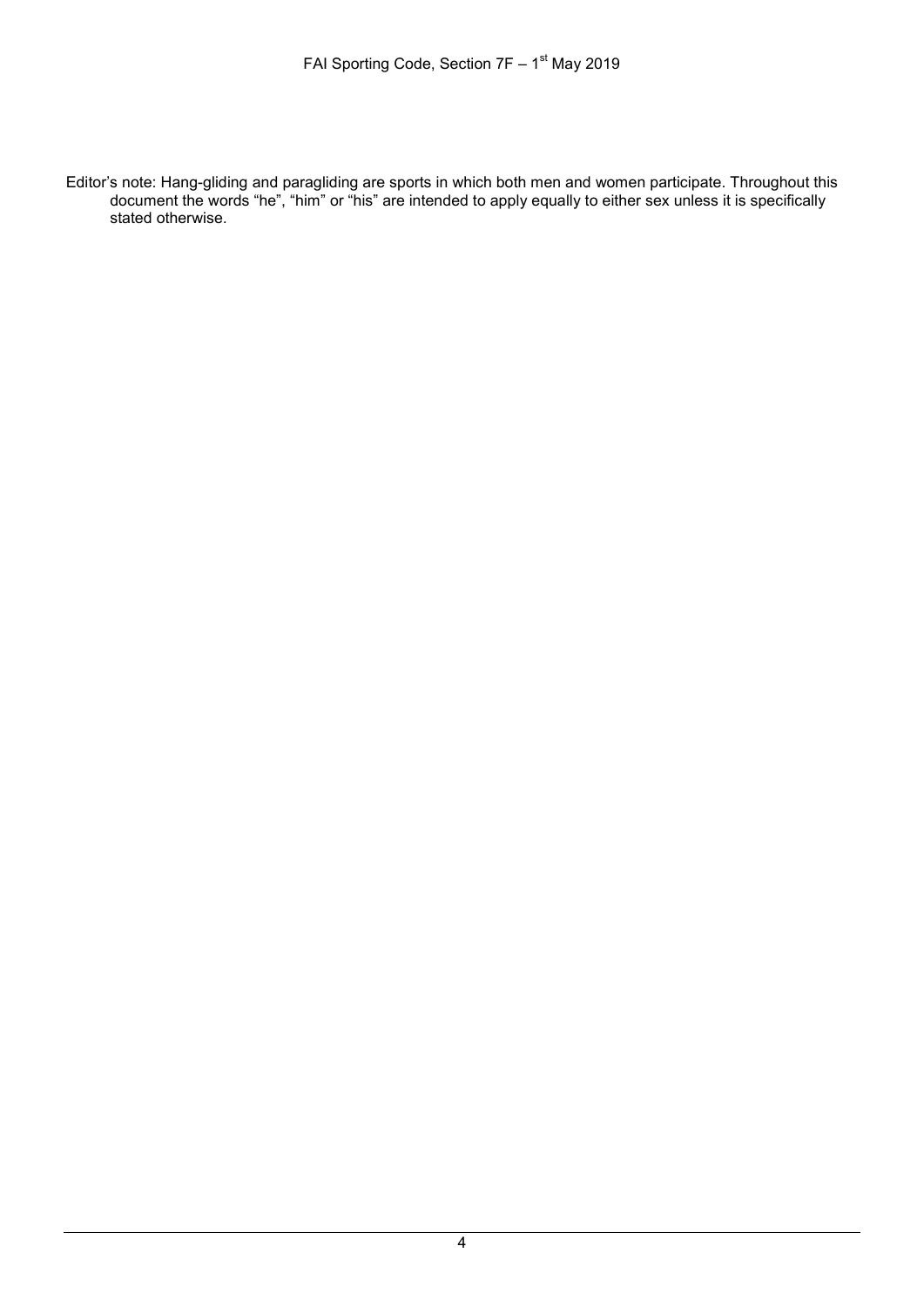# **Contents**

| $\mathbf{1}$            |                          |  |
|-------------------------|--------------------------|--|
| 1.1                     |                          |  |
| 1.2                     |                          |  |
| 1.3                     |                          |  |
| 1.4                     |                          |  |
| $\overline{\mathbf{2}}$ |                          |  |
| 2.1                     |                          |  |
| 2.2                     |                          |  |
| 3                       |                          |  |
| $\overline{\mathbf{4}}$ |                          |  |
| 4.1                     |                          |  |
| 4.2                     |                          |  |
| 4.3                     |                          |  |
| 4.4                     | Time 4.4-11              |  |
| 5                       |                          |  |
| 5.1                     |                          |  |
|                         |                          |  |
| 5.2                     |                          |  |
| 5.3                     |                          |  |
| 5.4                     |                          |  |
| 5.5                     |                          |  |
| 5.6                     |                          |  |
| 5.7                     |                          |  |
| 6                       |                          |  |
| 6.1                     |                          |  |
|                         |                          |  |
|                         |                          |  |
| 6.2                     |                          |  |
|                         |                          |  |
|                         |                          |  |
| 6.3                     |                          |  |
|                         |                          |  |
| 6.4                     |                          |  |
|                         | 6.4.1 Air start 6.4.1-16 |  |
|                         |                          |  |
|                         |                          |  |
|                         |                          |  |
|                         |                          |  |
|                         |                          |  |
|                         |                          |  |
| 7                       |                          |  |
|                         |                          |  |
| 8.1                     |                          |  |
|                         |                          |  |
|                         |                          |  |
| 8.2<br>8.3              |                          |  |
|                         |                          |  |
|                         |                          |  |
|                         |                          |  |
|                         |                          |  |
| 8.4                     |                          |  |
|                         |                          |  |
|                         |                          |  |
| 8.5                     |                          |  |
| 9                       |                          |  |
| 9.1                     |                          |  |
| 9.2                     |                          |  |
| 9.3                     |                          |  |
| 10                      |                          |  |
| 11                      |                          |  |
| 11.1                    |                          |  |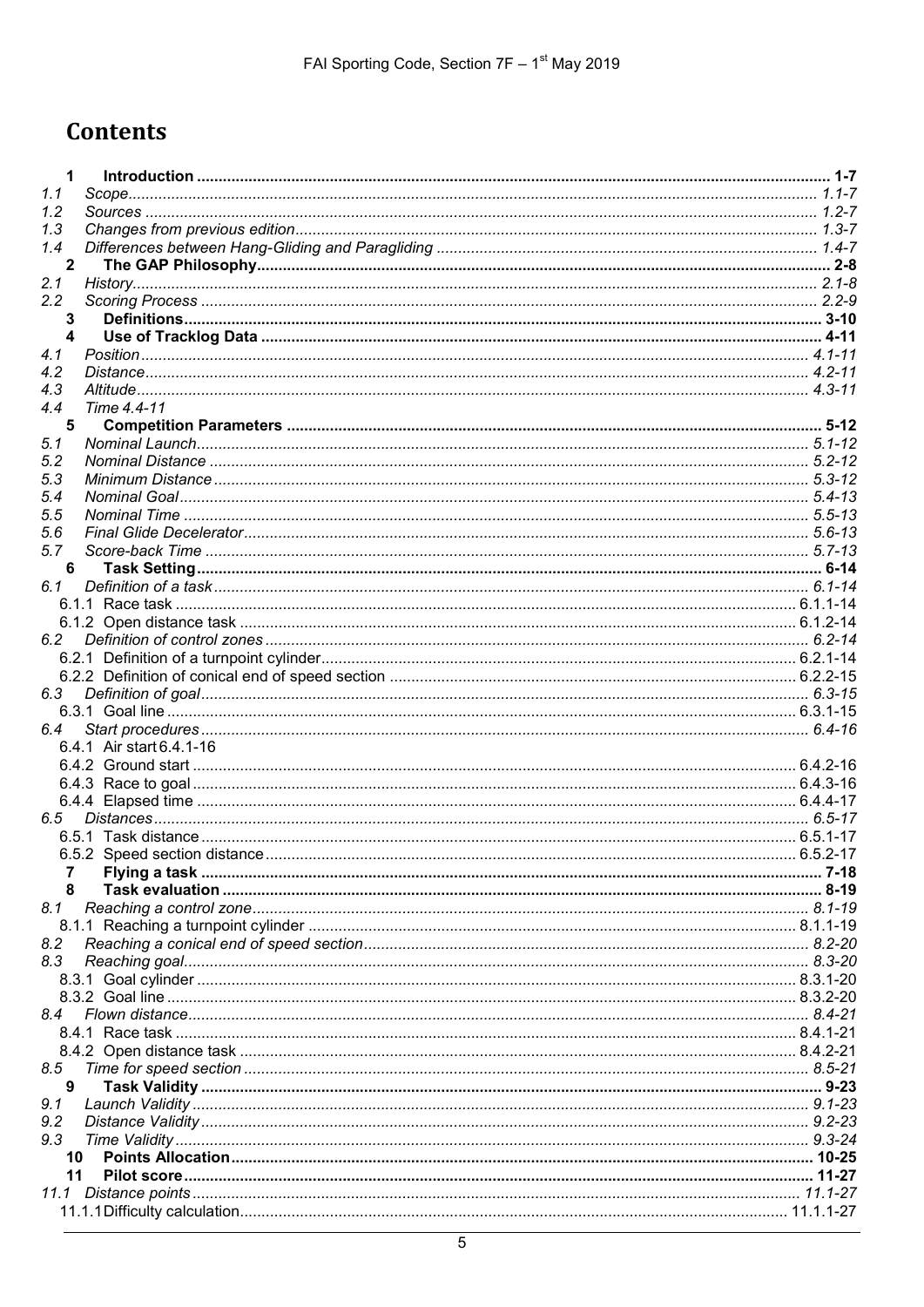| 11.3.2 Example 11.3.2-32 |  |
|--------------------------|--|
|                          |  |
|                          |  |
|                          |  |
| 12.2                     |  |
|                          |  |
|                          |  |
|                          |  |
|                          |  |
|                          |  |
|                          |  |
|                          |  |
|                          |  |
|                          |  |
| 14                       |  |
| 15                       |  |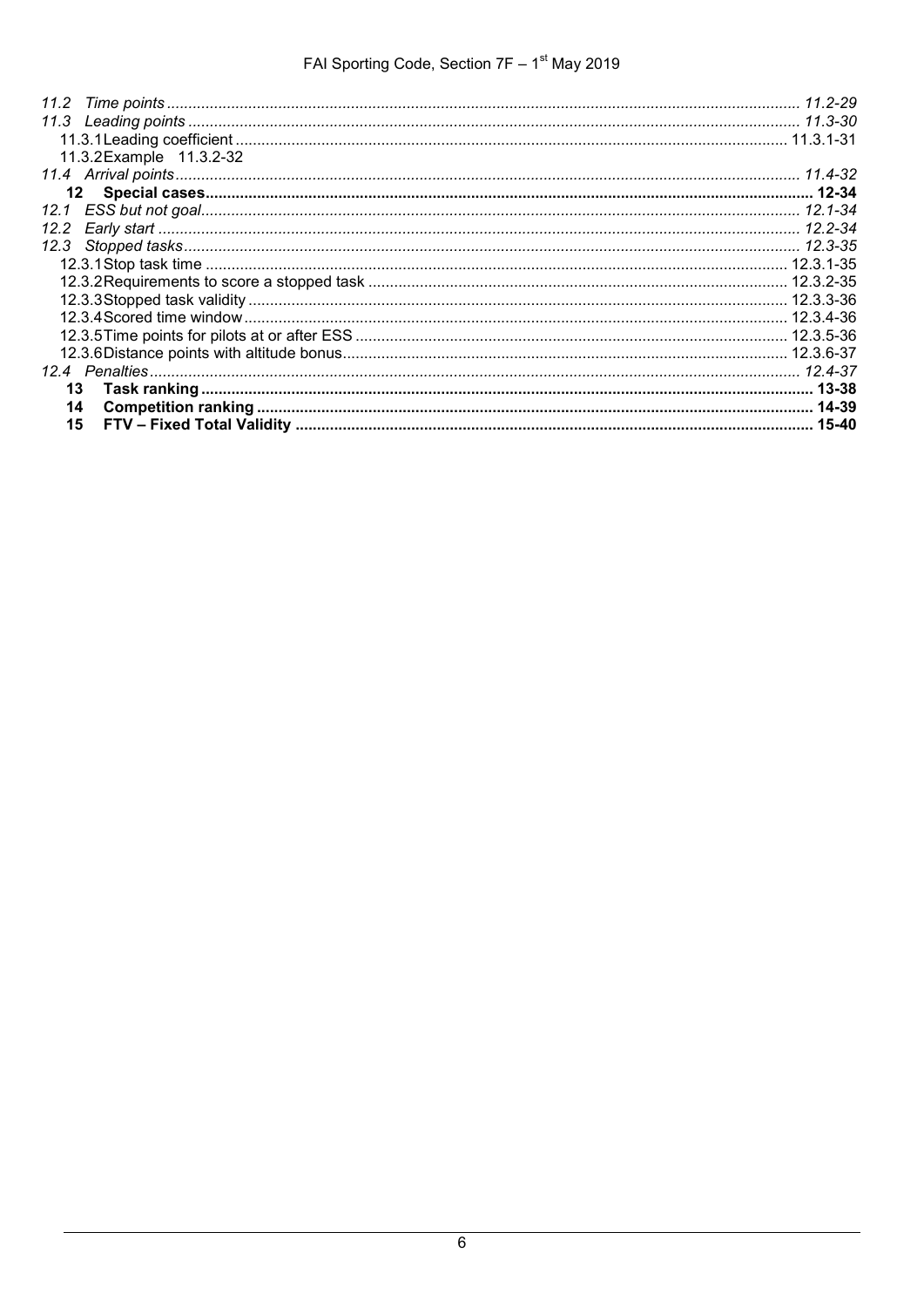# <span id="page-6-0"></span>**1 Introduction**

This document contains all definitions required to score centralised cross-country competitions for both hanggliding and paragliding. Its main purpose is to serve as an addendum to sections 7A and 7B of the FAI sporting code. Additionally, it should serve as an educational tool for all parties involved in such competitions, as a reference for the implementation of scoring systems, as well as a basis for future improvements and modifications.

### <span id="page-6-1"></span>*1.1 Scope*

The document's scope is restricted to scoring of FAI Category 1 cross-country competitions for hang-gliding and paragliding: World and Continental championships in both sports. CIVL's rule setting targets these competitions exclusively, whereas organisers of FAI Category 2 competitions as well as non-sanctioned competitions are free to score their competitions however they like. Most of them do follow CIVL's lead, though, so this document should also cover the majority of Category 2 events as well.

### <span id="page-6-2"></span>*1.2 Sources*

The remainder of this document is based on:

- "The GAP Guide" (2011 edition)
- FAI Sporting Code Section 7A for Hang-Gliding (2013 edition)
- FAI Sporting Code Section 7B for Paragliding (2013 edition)
- The scoring implementation within CIVL's scoring software, FS (aka "FScomp")
- Appendix C of the Paragliding World Cup Association's 2013 Competition Rules

### <span id="page-6-3"></span>*1.3 Changes from previous edition*

Changes from the previous edition of this document are marked in red color.

### <span id="page-6-4"></span>*1.4 Differences between Hang-Gliding and Paragliding*

Initially, both hang-gliding and paragliding competitions used the same system for scoring, generally known as "GAP". But over time, through their two separate sporting codes, the two disciplines introduced more and more changes that would only apply to one, but not the other. This mainly in non-standard situations such as stopped tasks, pilots landing just short of goal, or pilots crossing the start line too early. Where not explicitly stated otherwise, the contents of this document always apply to both disciplines. Definitions applying only to one, but not the other, are clearly marked as such.

#### Text marked in blue applies exclusively to hang-gliding.

Text marked in orange applies exclusively to paragliding.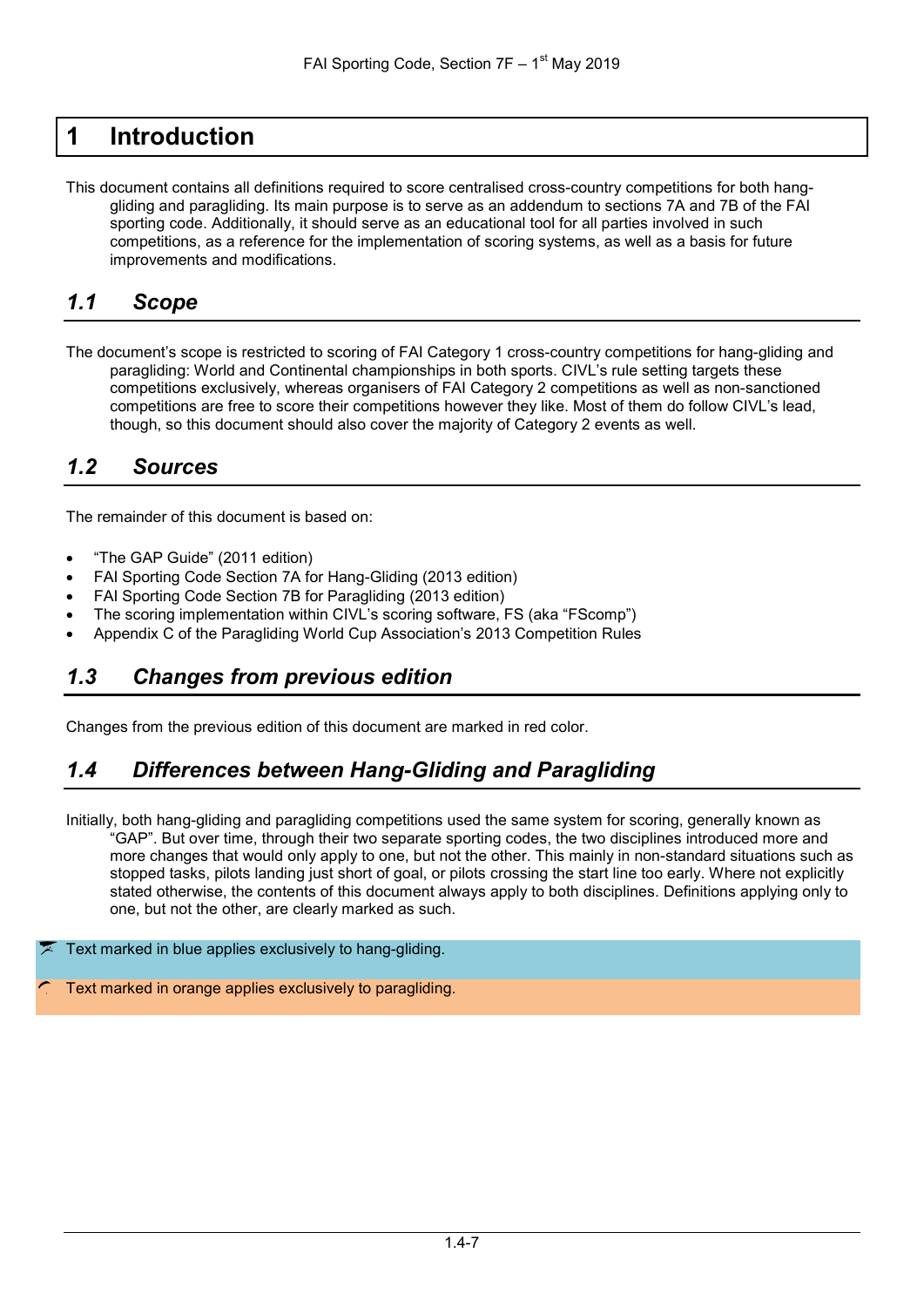## <span id="page-7-0"></span>**2 The GAP Philosophy**

CIVL's scoring system is generally known as "GAP", named after the first-name initials of its three inventors Gerolf Heinrichs (G), Angelo Crapanzano (A) and Paul Mollison (P). Their intention was to "create a fair scoring system easily adaptable to any competition anywhere in the world, both for hang gliding and paragliding, with a philosophy that is easy for the pilot to understand, regardless of the mathematical complexity of the underlying formulas".

### <span id="page-7-1"></span>*2.1 History*

- Work on GAP started in 1998, and it was officially introduced in 2000, to allow scoring of competitions based on GPS track logs, instead of photographic evidence as it had been used until then.
- In 2002, an updated version, named "GAP 2002" was published. This introduced the concept of leading points, which are calculated by comparing the complete track logs of all pilots in a task. Leading points replaced the departure points used in GAP 2000
- In 2005, a variation of GAP 2002 was introduced in Australia, named "OzGAP" or "OzGAP 2005". The difference to GAP lies mainly in the way arrival points are calculated, but this was never adopted by CIVL.
- In 2008, "GAP 2008" was officially released. The main scoring mechanisms remained unchanged from the 2002 edition, but the implementation of GAP 2008 included several rules introduced in the sporting codes for either hang-gliding or paragliding. These cover stopped tasks, starting too early, and landing between the end of the speed section and goal.
- In 2011, "GAP 2011" marked another software release where the main scoring remained unchanged from the 2002 definition and implementation. The main changes were all for paragliding: altitude bonus in stopped tasks, as well as a reduced number of available points in stopped tasks and in tasks with no pilots in goal.
- In 2012, the "Jump the Gun" rule for early starts in hang-gliding competitions changed in S7A. This was implemented in FS, but this was also released, unfortunately, as "GAP 2011".
- The 2014 edition introduced a number of significant changes for paragliding, a few of which also applied to hang gliding. The majority of those changes originated from the Paragliding World Cup Association (PWCA), and 2014 was the first time that both CIVL and PWCA scored their paragliding competitions using the same formula. The changes were:
	- Nominal launch parameter, see [5.1\(](#page-11-1)hang gliding and paragliding)
	- Final glide decelerator, see [5.6](#page-12-2) (paragliding)
	- Goal shape, see [6.3](#page-14-1) (paragliding)
	- Purely linear distance points, see [11.1](#page-26-1) (paragliding)
	- Adjusted formula for leading points, see [11.3](#page-29-0) (paragliding)
	- No more arrival points, see [11.4](#page-31-1) (paragliding)
	- Scoring of stopped tasks, see [12.3](#page-34-0) (hang gliding and paragliding)
	- Use of FTV for competition scoring, see [15](#page-39-0)(paragliding)
- This 2015 edition applies the 2014 changes in leading points calculations for paragliding now also to hang gliding. In paragliding, the use of final glide deceleration methods is no longer mandatory. QNH is now used as the primary altitude measurement. Distance calculations continue to be based on the FAI sphere, the introduction of a new distance measurement regime, based on the WGS84 ellipsoid, has been postponed.
- 2016: In Paragliding, the leading points weight (maximum available leading points) is doubled compared to the previous version. This reduces the available time points. Also, if no pilot is in goal, the weight is now calculated as the ratio between task distance and actual distance covered by the pilot who flew the furthest. The maximum in this case is 0.1 (equivalent to 100 points for a task with task quality 1). In hang gliding, the penalty for jumping the gun was increased for one point every three seconds to one point every 2 seconds.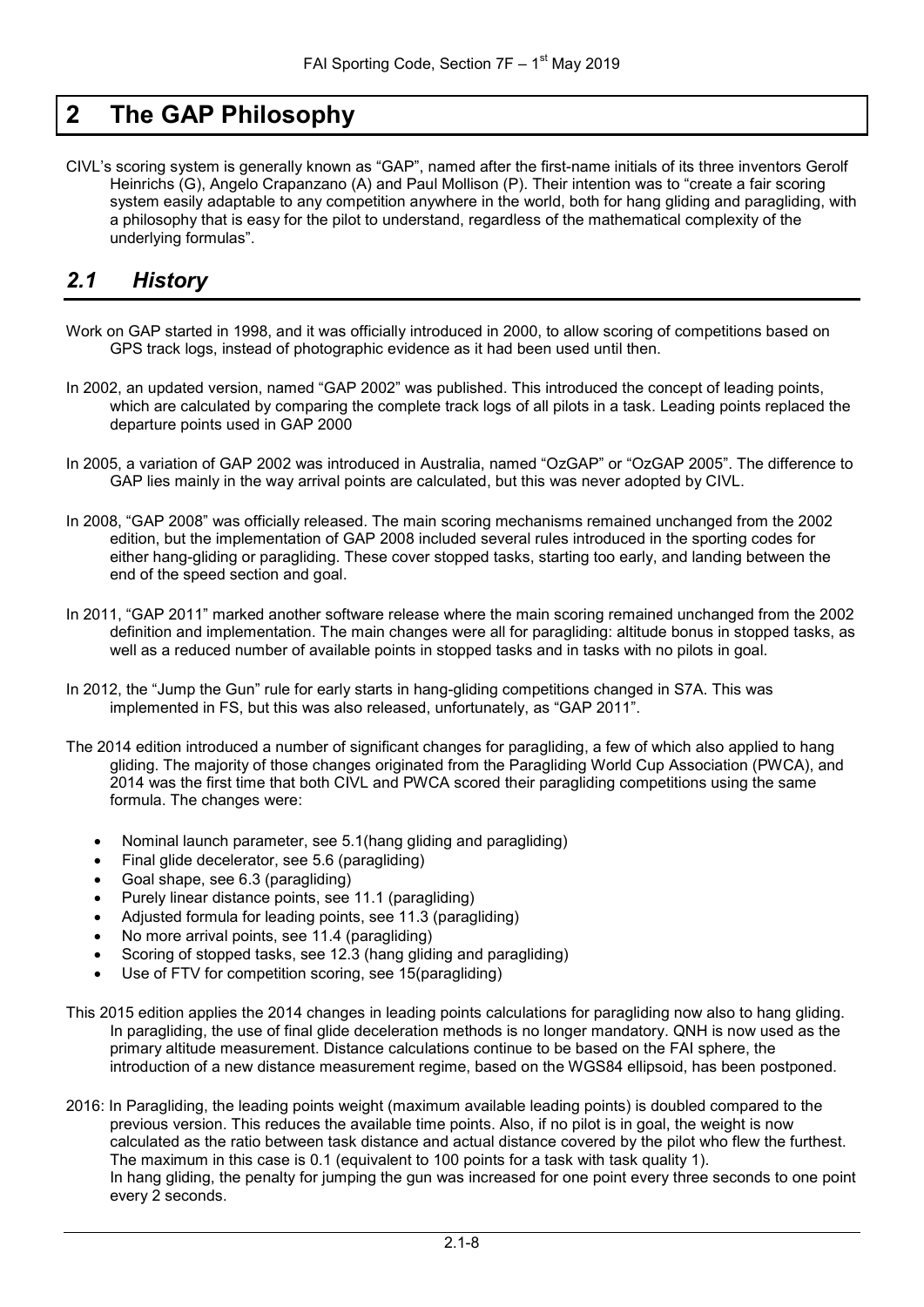### <span id="page-8-0"></span>*2.2 Scoring Process*

Scoring follows a nine-step process, as depicted in [Figure](#page-8-1) 1:

- 1. Setting the competition parameters, or "GAP parameters", according to the competition site, the expected pilot level and the expected tasks. This happens once for each competition, at the outset, and must not be changed throughout the competition. See section [4](#page-10-0).
- 2. Setting a task this happens typically once per day on flyable days. See section [6](#page-13-0).
- 3. Letting the pilots fly the task. See section [7.](#page-17-0)
- 4. Evaluating the task, by collecting all pilots' track logs for this task, and determining for each pilot the distance flown and, if the end of speed section was reached, in what time this happened. See section [8](#page-18-0).
- 5. Calculating the task validity based on the task's statistical values such as fastest time to ESS, number of pilots in goal, average distance flown and several others. See section [9.](#page-22-0)
- 6. Points allocation: Calculating the maximum number of points awarded for distance, speed, leading and arrival, based on the task validity and the statistical values found in the task evaluation. See section [10.](#page-24-0)
- 7. Scoring each pilot's flight, by calculating the awarded points for distance, speed, leading and arrival. The outcome, the pilots' total score, is the sum of these four values. See section[s11](#page-26-0) and [12.](#page-33-0)
- 8. Ranking all pilots according to their total score for the task results. See section [13](#page-37-0).
- 9. Aggregation of task results for competition scoring and ranking. See section[14](#page-38-0).



#### <span id="page-8-1"></span>**Figure 1: Scoring process**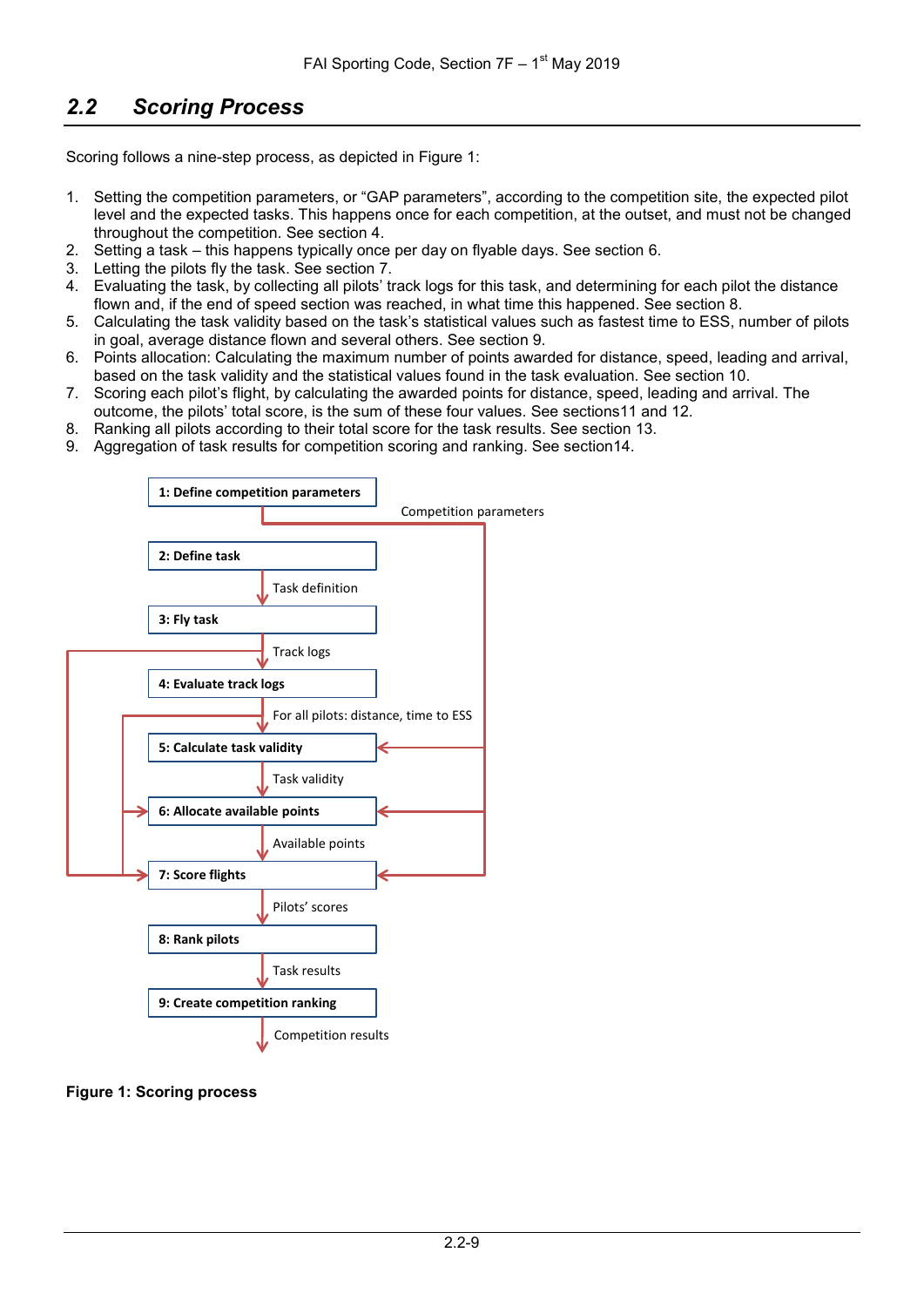# <span id="page-9-0"></span>**3 Definitions**

The definitions of flights, locations, distances and times of CIVL GAP are described in Section 7A 5.2.1.

- Flight
- Free flight
- Competition task
- Competition flight
- Take-off
- Speed section
- Start of speed section (SSS)
- Turnpoint (TP)
- Control zone
- End of speed section (ESS).
- Goal
- Landing place
- Task distance
- Flown distance
- Finish point
- Race start
- Start time
- Start gate
- Window open time
- Task deadline
- Finish time
- Task time
- Landing time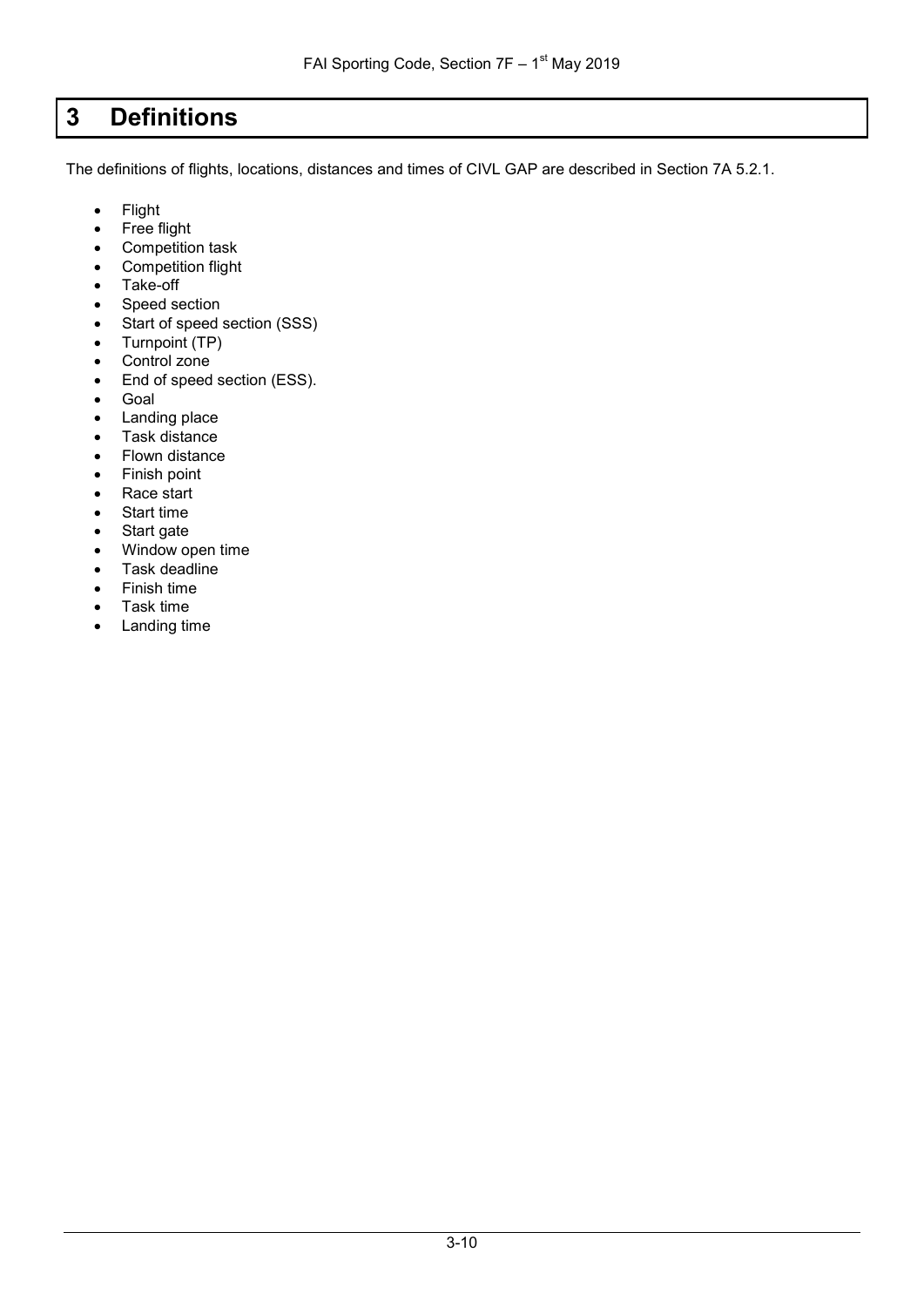### <span id="page-10-0"></span>**4 Use of Tracklog Data**

### <span id="page-10-1"></span>*4.1 Position*

Coordinates of positions, such as turn points or pilot positions, are always given as WGS84 coordinates, based on the WGS84 ellipsoid. The coordinate format is UTM by default, but other formats can be chosen by organisers as appropriate.

#### <span id="page-10-2"></span>*4.2 Distance*

In general, task evaluation occurs in the x/y plain, therefore distance measurements are always exclusively horizontal measurements. Distances are calculated on the WGS84 ellipsoid.

In paragliding, for final glide decelerators [\(5.6\)](#page-12-2) and altitude bonus in stopped tasks [\(12.3.6\)](#page-36-0), altitude is also considered, but this does not affect distance calculations between two geographic points.

In hang gliding, for altitude bonus in stopped tasks [\(12.3.6\)](#page-36-0), altitude is also considered, but this does not affect distance calculations between two geographic points.

The distance between two points, identified by their radian coordinates lat1/long1 and lat2/long2, is calculated using the Haversine formula.

$$
distLat = lat2 - lat1
$$
  
\n
$$
distLong = long2 - long1
$$
  
\n
$$
a = (\sin \frac{distLat}{2})^2 + \cos lat1 * \cos lat2 * (\sin \frac{distLong}{2})^2
$$
  
\n
$$
radianDistance = 2 * arctan 2(\sqrt{a}, \sqrt{1-a})
$$
  
\n
$$
distance = radianDistance * 6371000
$$

To reproduce this formula in Excel, the following modification is necessary due to a different implementation of the arctan2 function:

*radianDistance* =  $\pi$  – 2<sup>\*</sup> arctan 2( $\sqrt{a}$ ,  $\sqrt{1-a}$ )

### <span id="page-10-3"></span>*4.3 Altitude*

All altitude evaluation is primarily based on barometric altitude, as recorded in the flight instrument tracklog (the International Standard Atmosphere pressure altitude QNE) and then when necessary corrected by the scoring software for the pressure conditions of the task (QNH). GNSS altitude may be taken into consideration (from the primary tracklog or a backup log) only in case of problems with barometric logging.

Category 2 Organisers may choose to use the less accurate GPS altitude instead of barometric altitude.

#### <span id="page-10-4"></span>*4.4 Time*

Time evaluation is based on GPS time, as given in GPS tracklogs. For better readability, times of the day may be expressed in local time for the competition location.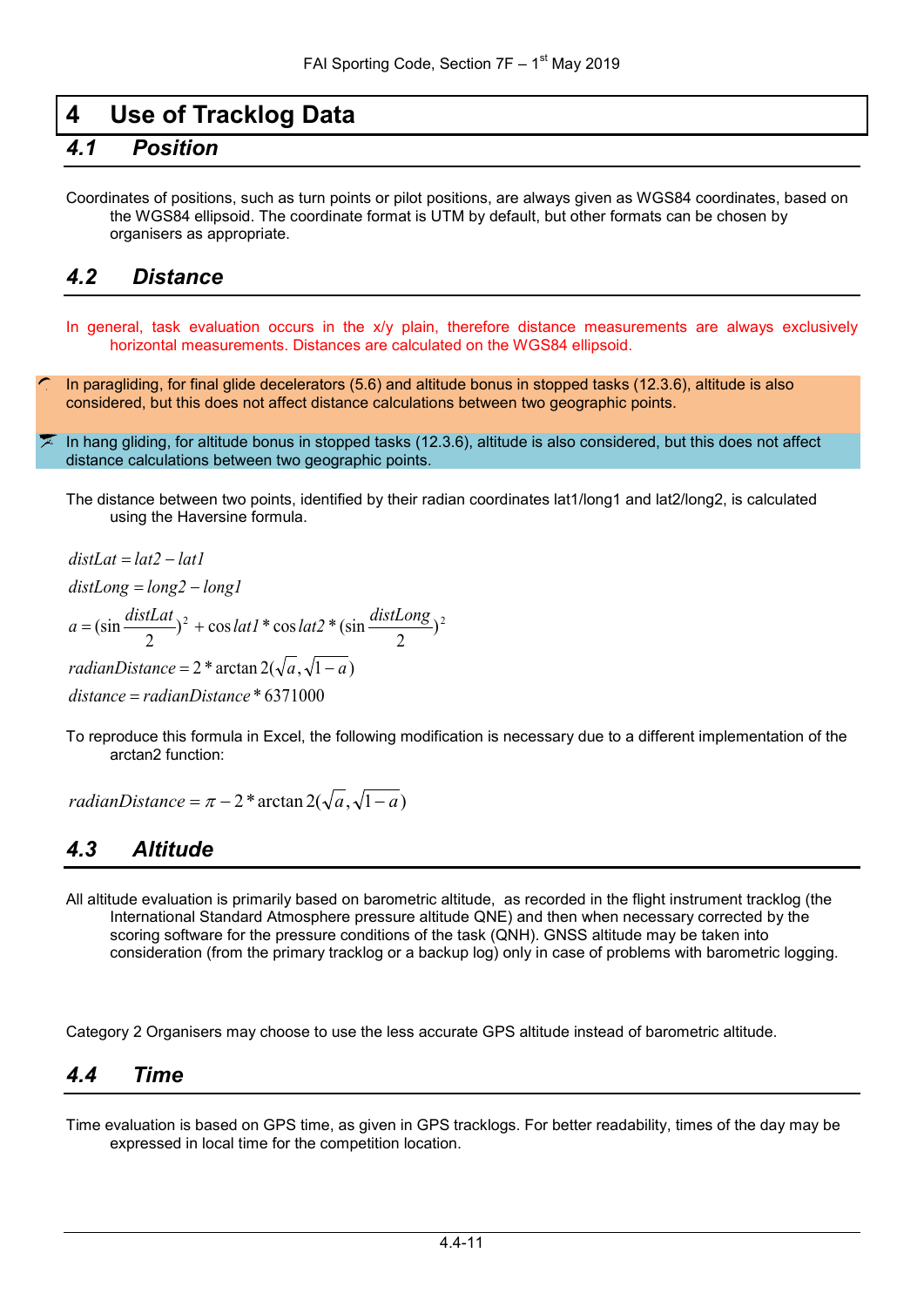### <span id="page-11-0"></span>**5 Competition Parameters**

Before the first task, the following parameters must be defined by the meet director, or another person or group as defined by the competition's local regulations:

- 1. Nominal Launch
- 2. Nominal Distance
- 3. Minimum Distance
- 4. Nominal Goal
- 5. Nominal Time

The values set for these parameters define how each task's validity is calculated. They should therefore be chosen very carefully, considering the realistic potential of the flying site. Setting the values too low will prevent the formula from distinguishing between demanding, high quality tasks and quick, easy low quality tasks which are sometimes the only option due to weather conditions.

In paragliding competitions, the following must also be defined by the same person or group who defines the first five competition parameters above:

6. Final glide decelerator

7. Score-back time for stopped task

#### <span id="page-11-1"></span>*5.1 Nominal Launch*

When pilots do not take off for safety reasons, to avoid difficult launch conditions or bad conditions in the air, Launch Validity is reduced (see section [9.1\)](#page-22-1). Nominal Launch defines a threshold as a percentage of the pilots in a competition. Launch Validity is only reduced if fewer pilots than defined by that threshold decide to launch.

The recommended default value for Nominal Launch is 96%, which means that Launch Validity will only be reduced if fewer than 96% of the pilots present at launch chose to launch.

#### <span id="page-11-2"></span>*5.2 Nominal Distance*

Nominal distance should be set to the expected average task distance for the competition. Depending on the other competition parameters and the distances actually flown by pilots, tasks shorter than Nominal Distance will be devalued in most cases. Tasks longer than nominal distance will usually not be devalued, as long as the pilots fly most of the distance.

In order for GAP to be able to distinguish between good and not-so-good tasks, and devalue the latter, it is important to set nominal distance high enough  $13$ 

### <span id="page-11-3"></span>*5.3 Minimum Distance*

-

The minimum distance awarded to every pilot who takes off. It is the distance below which it is pointless to measure a pilot's performance. The minimum distance parameter is set so that pilots who are about to "bomb out" will not be tempted to fly into the next field to get past a group of pilots – they all receive the same amount of points anyway.

<span id="page-11-4"></span><sup>&</sup>lt;sup>13</sup> See also this excellent series of articles on the subject: Part 1[:http://ozreport.com/1360767307;](http://ozreport.com/1360767307) Part 2: [http://ozreport.com/1360858575;](http://ozreport.com/1360858575) Part 3:<http://ozreport.com/1360944246>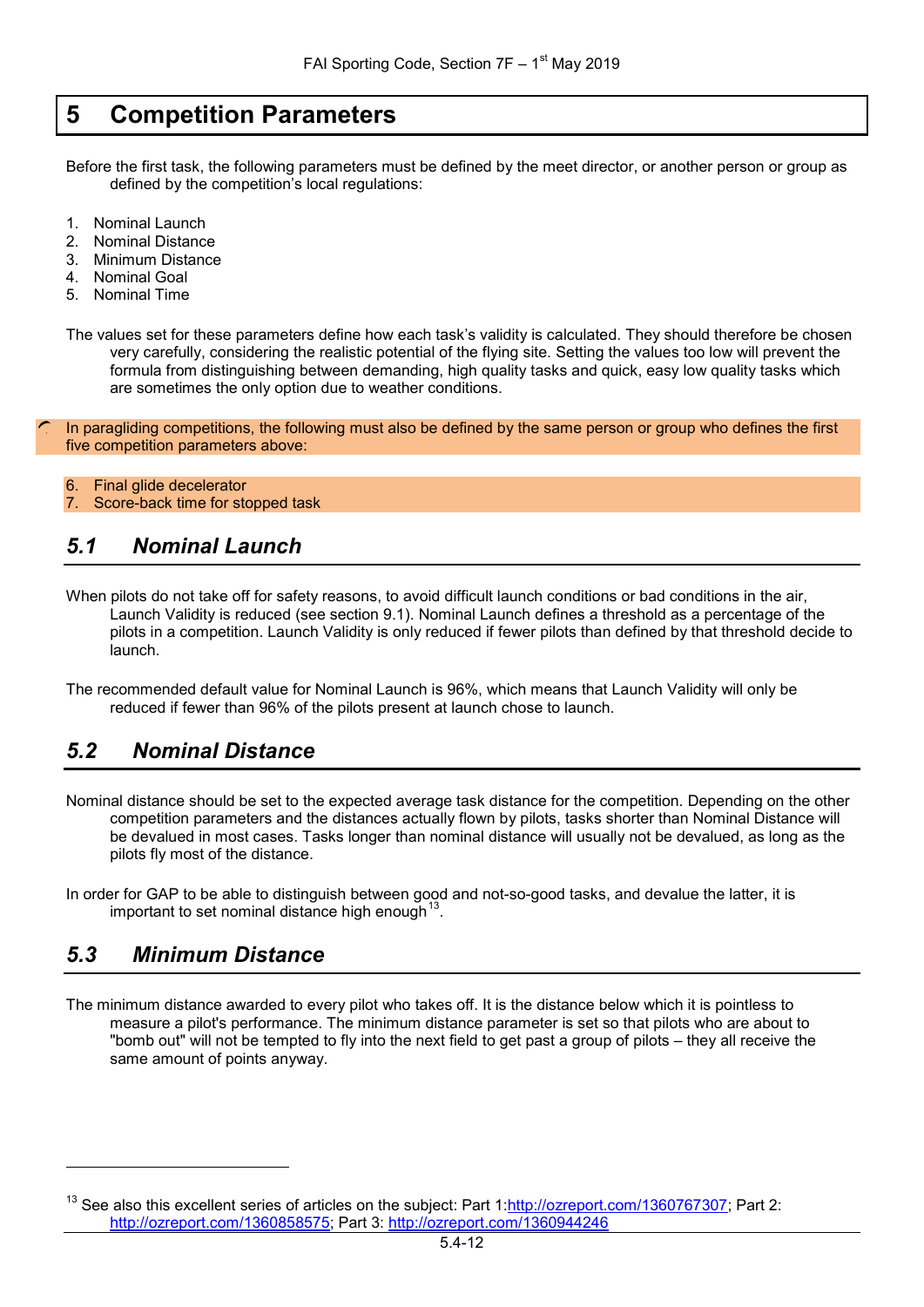### <span id="page-12-0"></span>*5.4 Nominal Goal*

The percentage of pilots the meet director would wish to have in goal in a well-chosen task. This is typically 20 to 40%. This parameter has a very marginal effect on distance validity (see section [9.2\)](#page-22-2).

### <span id="page-12-1"></span>*5.5 Nominal Time*

- Nominal time indicates the expected task duration, the amount of time required to fly the speed section. If the fastest pilot's time is below nominal time, the task will be devalued. There is no devaluation if the fastest pilot's time is above nominal time.
- Nominal time should be set to the expected "normal" task duration for the competition site, and nominal distance / nominal time should be a bit higher than typical average speeds for the area.

### <span id="page-12-2"></span>*5.6 Final Glide Decelerator*

The concept of a final glide decelerator was introduced to counteract a development in competition paraglider design which favoured stability at high speeds over stability at trim speed. The two final glide decelerators available are:

- Conical end of speed section (CESS): Instead of a cylinder, the end of speed section is an inverted cone. Time stops for a pilot when they enter that cone. For details see [6.2.2.](#page-14-0)
- Arrival altitude time bonus (AATB): The time bonus is calculated based on each pilot's altitude above goal when crossing the end of speed section cylinder. This bonus is then deducted from the pilot's speed section time to determine the score time. See als[o8.5.](#page-20-3)

A meet director may choose to use no final glide decelerator, or use either of the two outlined above.

#### <span id="page-12-3"></span>*5.7 Score-back Time*

In a stopped task, this value defines the amount of time before the task stop was announced that will not be considered for scoring. The default is 5 minutes, but depending on local meteorological circumstances, it may be set to a longer period for a whole competition. See also section [12.3.1.](#page-34-1)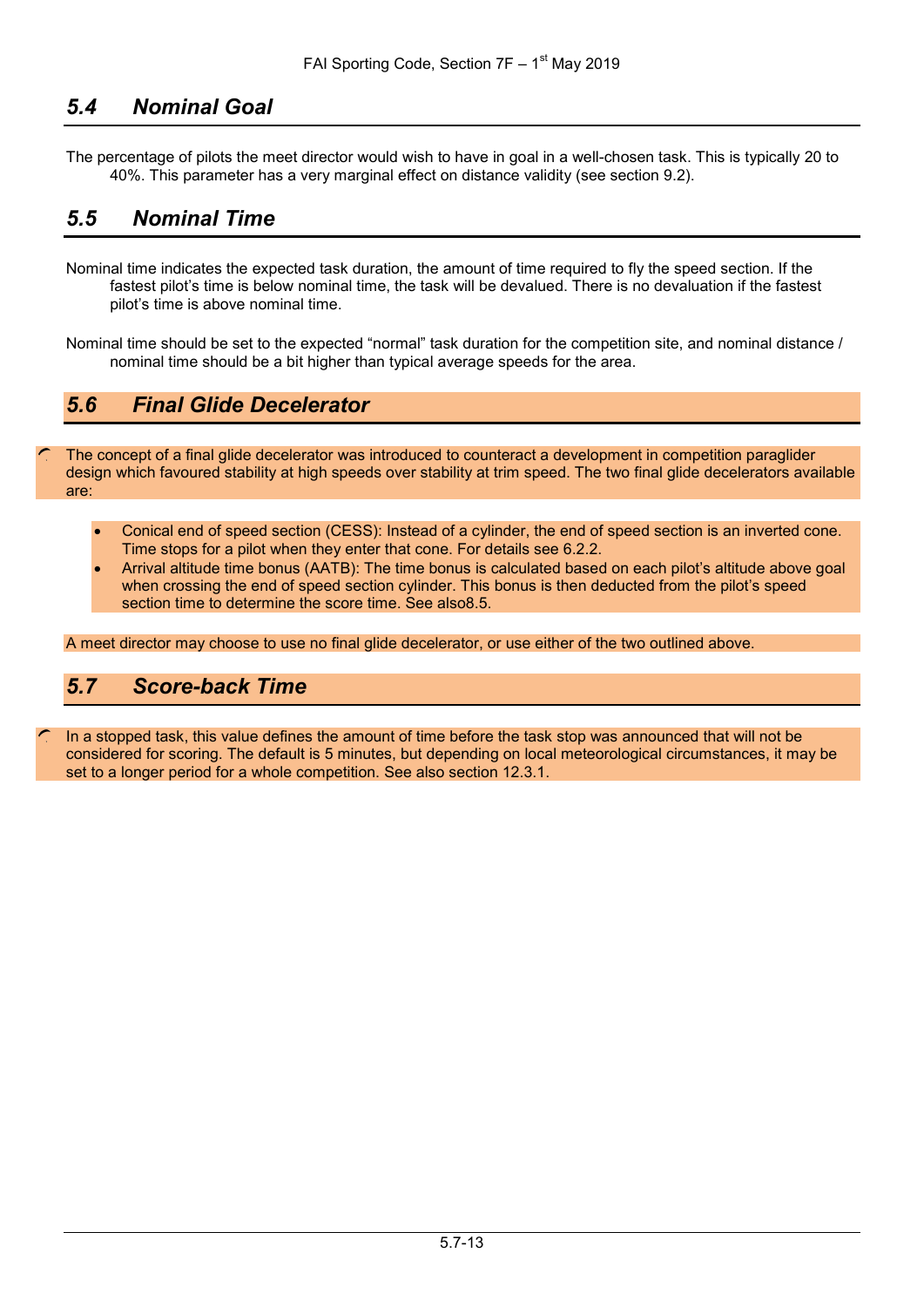# <span id="page-13-0"></span>**6 Task Setting**

### <span id="page-13-1"></span>*6.1 Definition of a task*

A task can be either a race task or an open distance task.

#### <span id="page-13-2"></span>**6.1.1 Race task**

A race task definition consists of:

- 1. A launch point, given as GPS coordinates
- 2. A number of control zones
- 3. A goal
- 4. An indication which of the control zones is the start (start of speed section)
- 5. If goal does not serve as end of speed section: An indication which of the control zones is the end of speed section, along with its specific parameters (such as incline and radius for CESS, altitude time bonus factor for AATB)
- 6. A launch time window
- 7. A start procedure, including timing
- 8. Optionally, a task deadline

In exceptional circumstances, with regard to restricted launch areas and poor flying conditions, to ensure the task is fair for 2/3rds of the pilots, a task may be run without leading/departure points. This is to be declared at the task briefing.

#### <span id="page-13-3"></span>**6.1.2 Open distance task**

An open distance task definition consists of:

- 1. A launch point, given as GPS coordinates
- 2. A number of control zones
- 3. Optionally, an indication which of the control zones is the start
- 4. Optionally, a direction for the final, open distance leg
- 5. A launch time window
- 6. If a start control zone exists: A start time
- 7. A task deadline

#### <span id="page-13-4"></span>*6.2 Definition of control zones*

Control zones are geographical areas which must be reached by the pilots in the course of a task. The three types of control zones are the turnpoint cylinder, the conical end of speed section and the goal semi-circle.

#### <span id="page-13-5"></span>**6.2.1 Definition of a turnpoint cylinder**

A turnpoint cylinder is defined as:

- 1. A centre point *c*, given as GPS coordinates
- 2. A radius *r*, given in meters
- 3. An indication whether the cylinder is an "exit" or an "enter" cylinder. This defines whether the corresponding turnpoint is considered reached by a pilot when crossing the cylinder's boundary from its inside to the outside, or from its outside to the inside.
- A turnpoint cylinder is then given as the cylinder with radius *r* around the axis which cuts the x/y plain orthogonally at the cylinder's centre point *c*. For task evaluation purposes, only the cylinder's projection in the x/y plain is considered: a circle of radius *r* around *c*.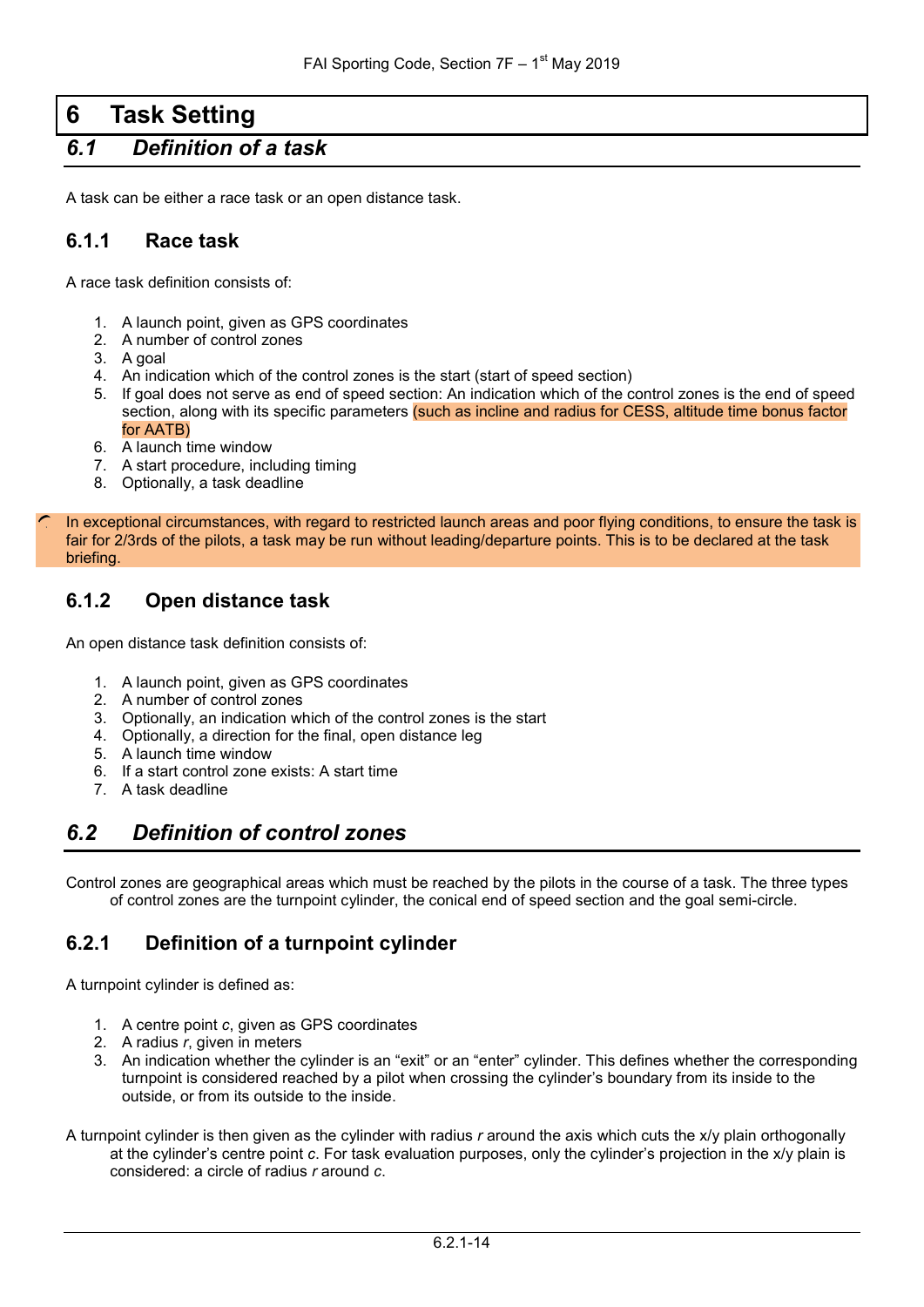Note that for start cylinders (SSS), "enter" only makes sense if the following turnpoint cylinder lies within the SSS cylinder. Likewise, an "exit" only makes sense if the first turnpoint lies outside of the SSS cylinder. Currently, the start direction cannot be set within FS. Instead the program automatically scores according to this logic.

#### <span id="page-14-0"></span>**6.2.2 Definition of conical end of speed section**

- A conical end of speed section is defined as:
	- 1. A centre point *c*, given as GPS coordinates and altitude
	- 2. An incline *i*, given as a ratio of altitude/distance to the centre point
	- 3. A radius *r*, indicating the size of the circle resulting from the intersection between the cone and a horizontal plane at goal altitude

A conical end of speed section is given as the cone resulting from an axis of inclination *i* through the centre point *c'*, which is equal to point *c*, but has its altitude lowered by *r/i* metres compared to *c*.

The incline is chosen for each task. The default value is 1:3.5. Values suggested for use are between 1:2.5 and 1:4.



#### <span id="page-14-1"></span>*6.3 Definition of goal*

A goal can be

- 1. A cylinder (enter or exit), see above, or
- 2. A line, defined by:
	- a. A centre point *c*, given as GPS coordinates
	- b. A length *l*, given in meters

If CESS is used, goal must either be a line at the cone's centre point, a cylinder at the cone's centre point with a radius smaller than radius r of the cone definition, or be located at a point that is different from the cone's centre point.

#### <span id="page-14-2"></span>**6.3.1 Goal line**

- The goal control zone consists of the semi-circle with radius *l/2* behind the goal line, when coming from the last turn point that is different from the goal line centre. Entering that zone without prior crossing of the goal line is equivalent to crossing the goal line.
- Physical lines can be used in addition to the official, virtual goal line as defined by GPS coordinates, to increase attractiveness for spectators and media, and to increase visibility for pilots. Physical lines must be at least 50m long and 1m wide, made of white material and securely attached to the ground. The physical line must match as closely as possible the corresponding virtual line as defined by the goal GPS coordinates and the direction of the last task leg. It must not be laid out further from the previous turn point than the goal GPS coordinates.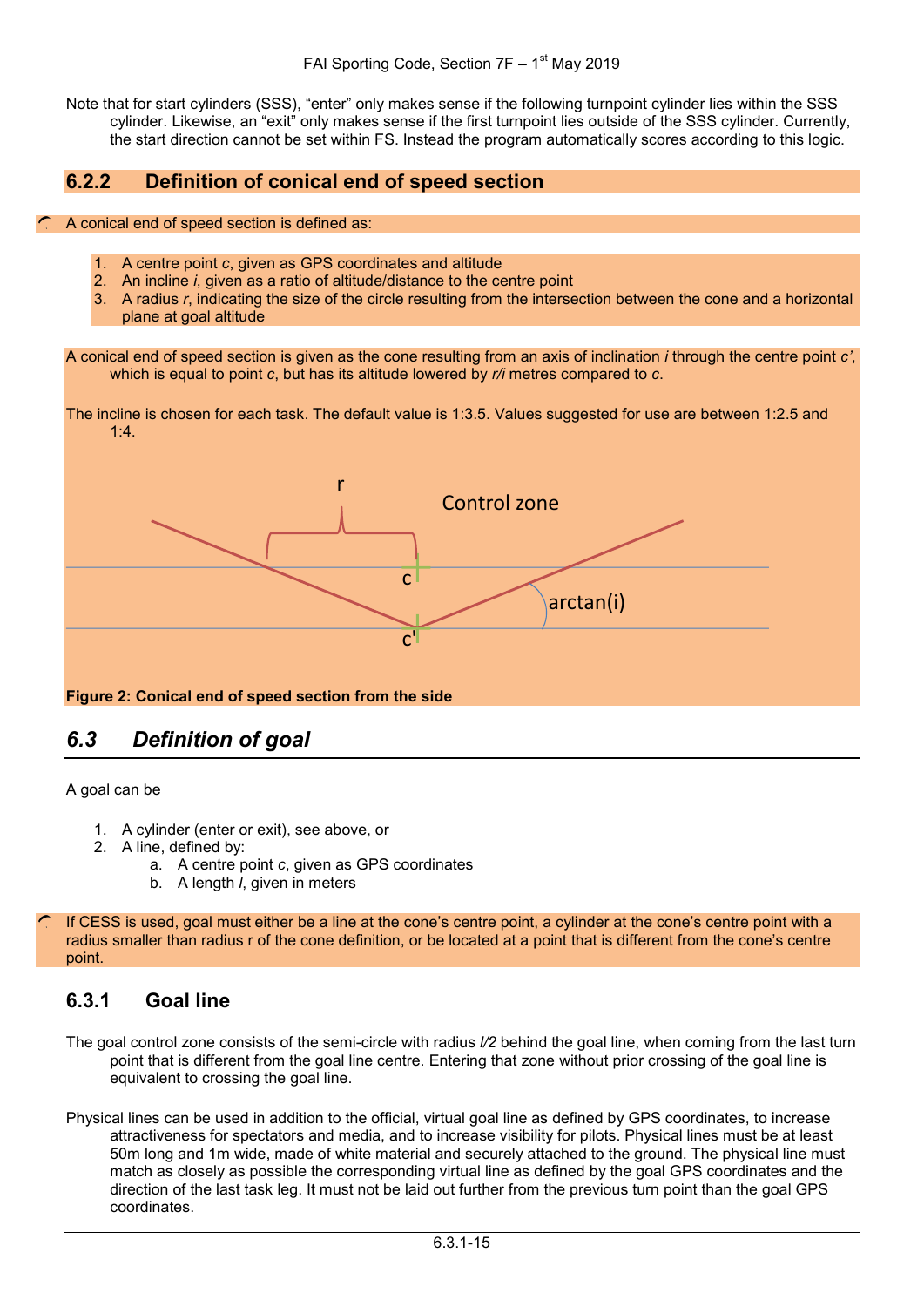By default, the goal line length *l* is set to 400m.



Figure 3: Goal line

#### <span id="page-15-0"></span>*6.4 Start procedures*

Start procedures define how an individual pilot's start time is determined. A start can be either air- or groundstarted, and it can be either a race to goal or an elapsed time start.

#### <span id="page-15-1"></span>**6.4.1 Air start**

For air-started tasks, the competitors are free to launch any time during the launch window, and to fly about, regardless of any turnpoint or start cylinders, up to their race start. Race start is defined as the crossing of the start cylinder in the prescribed direction for the last time before continuing to flying through the remainder of the task.

#### <span id="page-15-2"></span>**6.4.2 Ground start**

In a ground-started task, the race starts with the pilots' launch. Since a launch can be difficult to detect from a GPS track, the task setters must set a cylinder around the launch area as the first turnpoint. A pilot's start is registered when he exits this cylinder for the first time. In the case of a race to goal task, the launch window open time is the same as the first (or only) start gate time.

#### <span id="page-15-3"></span>**6.4.3 Race to goal**

A race to goal start is defined by one or more so-called "start gates". The first – or only – start gate is given as a daytime. Subsequent start gates are given as a time interval, along with the number of start gates.

*Example 1: "We have a Race to Goal task, the start gate opens at 13:00"*

*Example 2: "We have a Race to Goal task with 5 start gates from 13:30 at a 20 minutes interval." – the start gate times in this case are 13:30, 13:50, 14:10, 14:30, and 14.50.*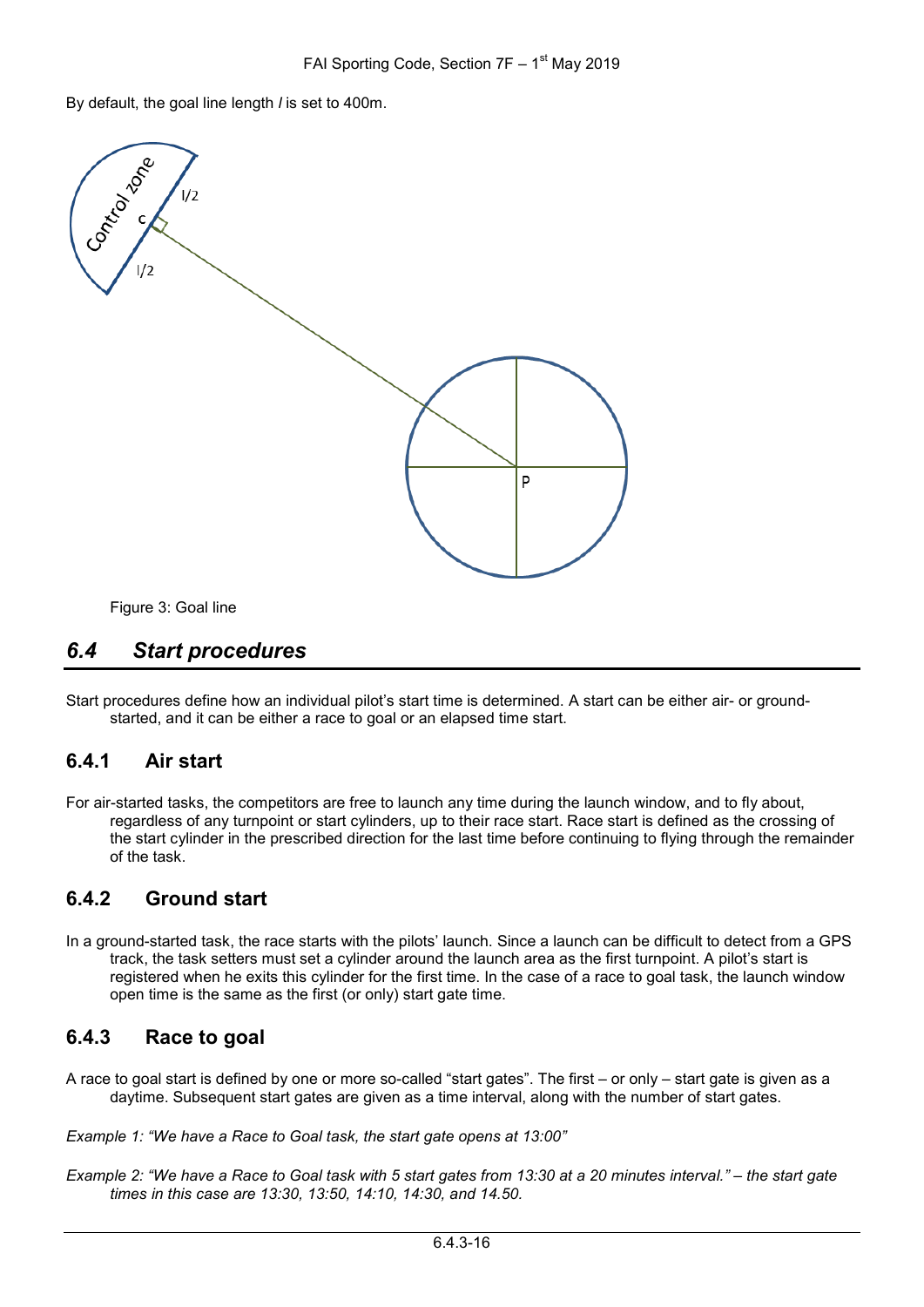- Pilots are free to start any time after the first (or single) start gate. A pilot's start time is then defined as the time of the last start gate after which he started flying the speed section of the task.
- *Example 3: Given the start gates from Example 2 above, pilot A, crossing the start cylinder at 13:49:01, will be given a start time of 13:30. Any pilot starting after 14:50 will be given a start time of 14:50.*
- Starting before the first (or only) start gate is considered a failed start. Some refer to this as "jumping the gun". The two disciplines handle failed starts differently, see section [12.2.](#page-33-2)

#### <span id="page-16-0"></span>**6.4.4 Elapsed time**

- An elapsed time start is defined by a single "start gate", given as a daytime. Pilots are free to start any time after this start gate. A pilot's start time is then defined as the time at which he started flying the speed section of the task. Each pilot has therefore an individual start time.
- *Example 1: "We have an Elapsed Time task, the start gate opens at 12:30" – pilot A starting at 12:31:03 has a start time of 12:31:03, pilot B starting at 15:48:28 has a start time of 15:48:28.*

#### <span id="page-16-1"></span>*6.5 Distances*

#### <span id="page-16-2"></span>**6.5.1 Task distance**

- Task distance is defined as the path of shortest distance from the start point to goal that touches all turnpoint cylinders. The method to calculate this distance is buried in FS' code and will be documented at a later time.
- Currently, this method mistreats the case where after ESS one or several turnpoints have to be reached with centres different from ESS' centre point: The two legs to and from ESS are optimized for distance as well, which can result in a longer last leg before ESS than what pilots experience in reality. As a result, pilots can reach ESS with a shorter flown distance than what FS indicates is the distance required to reach ESS. This only affects pilots landing between ESS and goal, but does not represent a disadvantage to those pilots. The speed section distance calculation used for scoring (see below) is not affected by this.

#### <span id="page-16-3"></span>**6.5.2 Speed section distance**

Speed section distance is defined as the path of shortest distance from start of speed section to end of speed section that touches all turnpoint cylinders. The method to calculate this distance is the same as for task distance.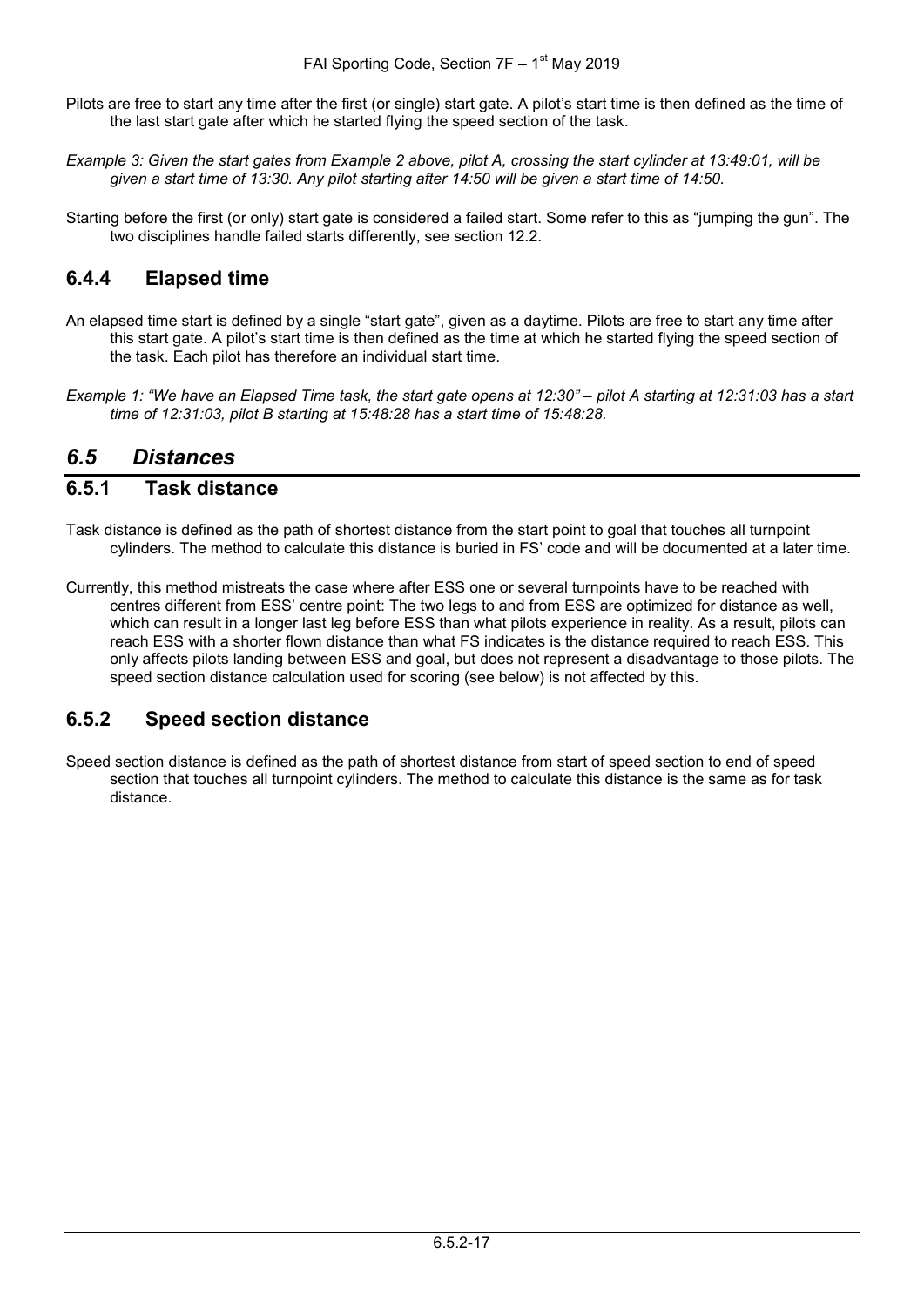# <span id="page-17-0"></span>**7 Flying a task**

There are 2 task types: race task and open distance task. The definitions are given in Section 7A-5.2.2.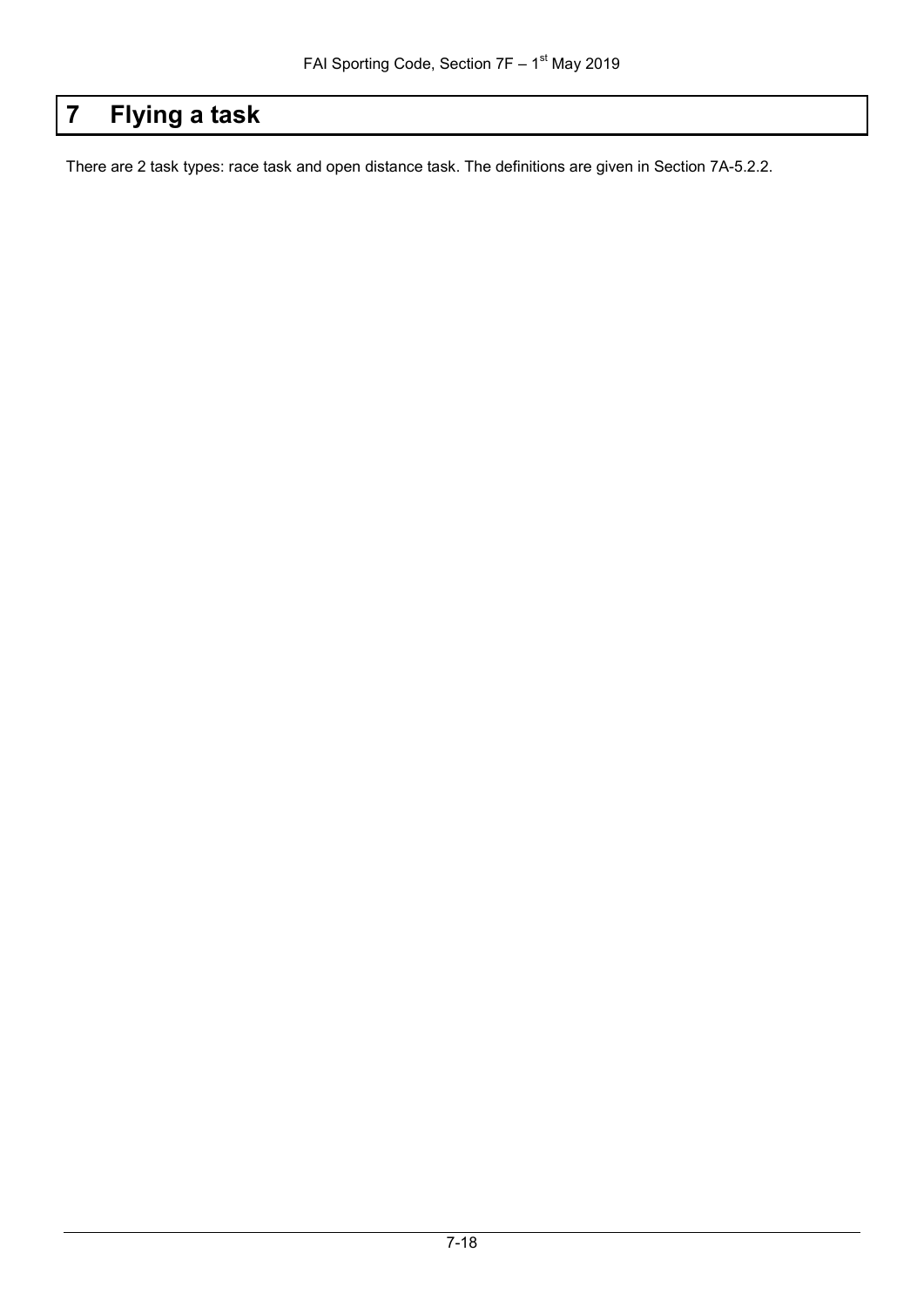### <span id="page-18-0"></span>**8 Task evaluation**

From each pilot's track, task evaluation determines the distance this pilot flew along the task, and the time this pilot took to fly the speed section.

#### <span id="page-18-1"></span>*8.1 Reaching a control zone*

#### <span id="page-18-2"></span>**8.1.1 Reaching a turnpoint cylinder**

- A cylinder is considered "reached" by a pilot if that pilot's track log shows the pilot crossing out of the cylinder in the case of an exit cylinder, or into the cylinder in case of an enter cylinder, by containing at least one track point closer to the cylinder's centre than the cylinder radius (enter) or further away from the cylinder's centre than the cylinder radius (exit). During task evaluation, only the x/y coordinates are considered, and a point must lie within (enter) or outside of (exit) the circle representing the turnpoint cylinder in the x/y plain. This is determined by measuring the distance between a track point and the turnpoint. This distance must be greater (exit) or smaller (enter) than the cylinder's radius.
- To compensate for the very slight distance measurement differences resulting from the use of different distance measurement algorithms, a % or minimum of 5 metre tolerance is used for this calculation. This had to be introduced so that a pilot reading the distance to the next cylinder centre from his GPS device can rely on having reached the turnpoint when the distance displayed by the instrument is smaller than the defined turnpoint cylinder radius.

For Cat 1, the tolerance is set to 0.1%.

- For Cat 2, the maximum tolerance is 0.5%, to allow pilots to still use equipment that calculates distances on the FAI sphere.
- For enter cylinders, this means that a tracklog point that is closer to the turnpoint than r\*1.005 is considered proof of reaching the turnpoint. For exit cylinders, this means that a tracklog point that is further away from the turnpoint than r\*0.995 is considered proof of reaching the turnpoint.
- The time when a control zone was reached is determined by the time a so-called "crossing" occurred. A crossing is defined as a pair of consecutive track points, of which at least one lies inside the band determined by the turnpoint's centre, its radius and the tolerance value.

*tolerance* = 0.5% 0.1%

minTolerance = 0|5m

*turnpoint<sub>i</sub>* : *innerRadius<sub>i</sub>* = min(*radius<sub>i</sub>* \* (1 – tolerance), radius<sub>i</sub> – minTolerance)

 $turnpoint_i: outerRadius_i = max(radius_i * (1+tolerance), radius_i + minTolerance)$ 

 $crossing_{turnpoint_i}$ :  $\exists j$ : (distance(center<sub>i</sub>, trackpoint<sub>j</sub>) >= innerRadius<sub>i</sub>

 $\wedge$  distance(*center<sub>i</sub>*, *trackpoint*<sub>*j*+1</sub>) <= *outerRadius*<sub>*i*</sub>)

 $\vee$  (distance(*center<sub>i</sub>*, trackpoint<sub>j+1</sub>) >= innerRadius<sub>i</sub>

∧ distance(*center<sub>i</sub>*, trackpoint<sub>j</sub>) <= outerRadius<sub>i</sub>)

The time of a crossing depends on whether it actually cuts across the actual cylinder, or whether both points lie within the tolerance band, but on the same side of the actual cylinder.

 $r(\text{distance}(center_i, tracker_i, tracking, i) < radius_i \land \text{distance}(center_i, tracking, i) < radius_i)$ 

 $\vee$  (distance(*center<sub>i</sub>*,trackpoint<sub>j</sub>) > radius<sub>i</sub>  $\wedge$  distance(*center<sub>i</sub>*,trackpoint<sub>j+1</sub>) > radius<sub>i</sub>)

 $\land$  turnpoint<sub>i</sub> = ESS : crossing time = trackpoint<sub>j+1</sub> time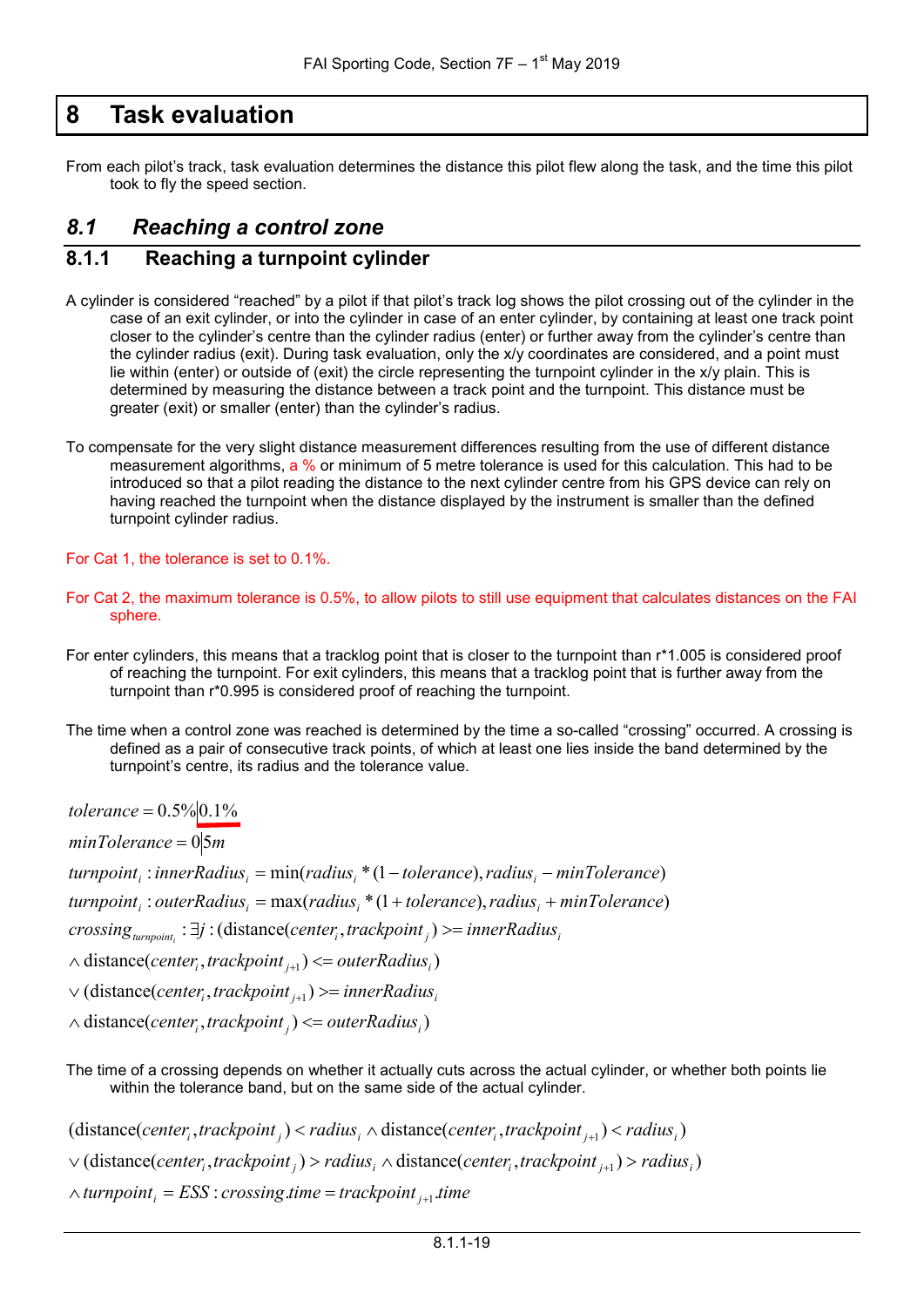$\land$  *turnpoint<sub>i</sub>*  $\neq$  *ESS* : *crossing time* = *trackpoint<sub>j</sub> time*  $\vee$  (distance(*center<sub>i</sub>*, *trackpoint<sub>j</sub>*) > *radius*<sub>*i*</sub>  $\wedge$  distance(*center<sub>i</sub>*, *trackpoint<sub>j+1</sub>)* > *radius<sub>i</sub>*)  $r_i$  (distance(*center<sub>i</sub>*, *trackpoint<sub>j</sub>*) < *radius<sub>i</sub>*  $\wedge$  distance(*center<sub>i</sub>*, *trackpoint<sub>j+1</sub></sub>)* < *radius<sub>i</sub>*)

 $crossing.time = interpolateTime(traine(kpoint_{j+1}, trackpoint_{j+1})$  $\vee$  (distance(center<sub>i</sub>, trackpoint<sub>j</sub>) > radius<sub>i</sub>  $\wedge$  distance(center<sub>i</sub>, trackpoint<sub>j+1</sub>) < radius<sub>i</sub>):  $(distance(center_i, trackingoint_j) < radius_i \wedge distance(center_i, trackingoint_{j+1}) > radius_i$ 

- The method used to interpolate the crossing time is buried in FS' code and will have to be documented at a later point.
- Finally, given all *n* crossings for a turnpoint cylinder, sorted in ascending order by their crossing time, the time when the cylinder was reached is determined.

 $turnpoint_i \neq SSS: reachingTime_i = crossing_0.time_i$  $turnpoint_i = SSS : reachingTime_i = crossing_n.time$ 

### <span id="page-19-0"></span>*8.2 Reaching a conical end of speed section*

A conical end of speed section is considered "reached" by a pilot if that pilot's track log contains at least one point where the required glide angle to the cone's centre point is equal to or smaller than the cone's incline.

$$
crossing_i : \exists j : \frac{trackpoint_j. altitude - center_{CESS}. altitude}{distance(center_{CESS}, trackpoint_j)} \leq incline
$$
\n
$$
\land \frac{trackpoint_{j-1}. altitude - center_{CESS}. altitude}{distance(center_{CESS}, trackpoint_{j-1})} > incline
$$
\n
$$
crossing_i.time = interpolateTime(trackpoint_{j+1}, trackpoint_{j+1})
$$

Given all *n* crossings for a CESS, sorted in ascending order by their crossing time, the time when CESS was reached is determined.

 $reachingTime_{CESS} = crossing_0.time$ 

If goal is at the CESS centre point, and a pilot reaches goal without previously entering the CESS, he is considered having reached CESS at the time when he crossed the goal line.

### <span id="page-19-1"></span>*8.3 Reaching goal*

#### <span id="page-19-2"></span>**8.3.1 Goal cylinder**

Verification of a pilot reaching a goal cylinder is achieved by the same method as verification of reaching a turnpoint cylinder [\(8.1.1\)](#page-18-2)

#### <span id="page-19-3"></span>**8.3.2 Goal line**

To reach goal in the case of a goal line, the goal line must be crossed in flight. This is achieved when a line drawn between two adjacent points in the pilot's tracklog crosses the goal line in the correct direction.

Entering the goal control zone (semi-circle behind the goal line, see [6.3.1\)](#page-14-2) from any direction without prior crossing of the goal line is equivalent to crossing the goal line.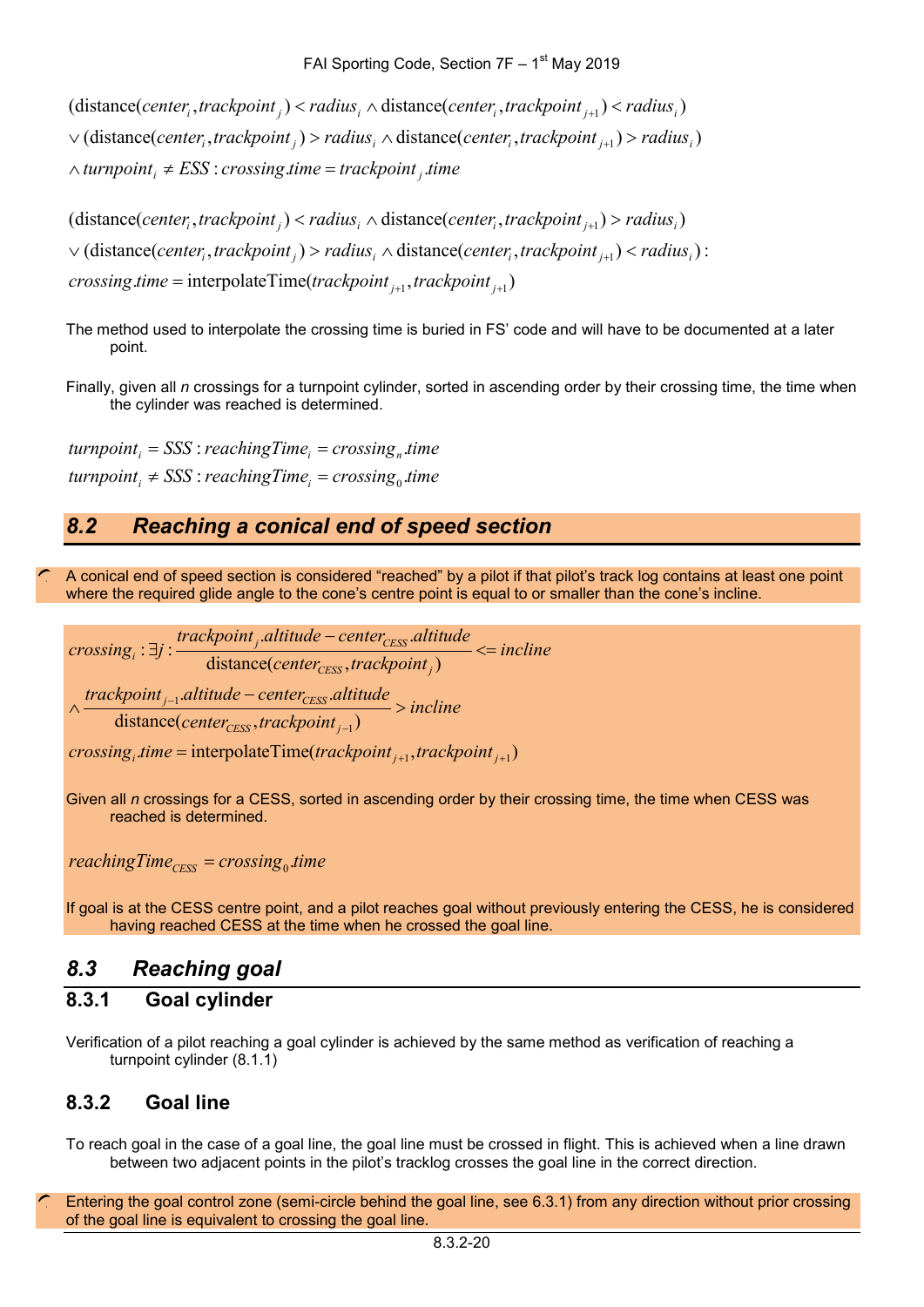If a physical line is used, crossing either the virtual or the physical goal line counts as having reached goal. An official observation (through a goal marshal or similar) of a pilot crossing the line in flight overrules a negative goal crossing decision based on the pilot's tracklog. Not crossing a physical goal line for obvious safety reasons must be considered in the pilots' favour.

The physical goal line is crossed when the hang glider's nose cuts the line, in the correct direction, before a landing is made.

The physical goal line is crossed when the paraglider pilot's leading foot cuts the line, in the correct direction, before a landing is made.

#### <span id="page-20-0"></span>*8.4 Flown distance*

#### <span id="page-20-1"></span>**8.4.1 Race task**

- To determine a pilot's flown distance, a first step determines which turnpoints he reached considering all timing restrictions: launch within launch time window, valid start, but only until the task deadline time. After the last turnpoint the pilot reached, for every remaining track point, the shortest distance to goal is calculated using the method described in section [6.5.1.](#page-16-2) The flown distance is then calculated as task distance minus the shortest distance the pilot still had to fly. Therefore, for scoring, the pilot's best distance along the course line is considered, regardless of where the pilot landed in the end.
- If a pilot flies less than minimum distance, he will be scored for this minimum distance. This also applies to pilots who are not able to produce a valid GPS tracklog, but for whom launch officials verify launch within the launch window.

If a pilot reaches goal, he will be scored for the task distance.

 $\forall p$  :*p* ∈ PilotsReachingGoal *bestDistance*<sub>p</sub> = taskDistance  $taskDistance - min(\forall track_{p}.point_{i} \text{ shortestDistanceToGoal}(track_{p}.point_{i})))$  $\forall p : p \in \text{PilotsLandingBeforeGoal bestDistance}_p = \max(\text{minimumDistance}_e)$ 

### <span id="page-20-2"></span>**8.4.2 Open distance task**

In an open distance task, if a pilot lands before the last of any given control zones, his flown distance is calculated according to [8.4.1.](#page-20-1) For pilots flying further than the last control zone, the flown distance is calculated by adding the pilot's best distance flown in the open distance part of the task (after the last control zone) to task distance between launch and the last control zone. If the task gave a direction for the open distance leg, then the pilot's best distance projected onto that direction is considered.

### <span id="page-20-3"></span>*8.5 Time for speed section*

The time a pilot took to fly the speed section is determined by his start time (which is influenced by the task's start procedure and the time he crossed the start of speed section cylinder) and the time when he crossed the end of speed section after reaching all previous turn points. The smallest unit for time measurement is one second.

Pilots who do not reach the end of speed section cylinder do not get a time.

 $\forall p : p ∈ PilotsReachingESS : time_p = timeAtESS_p - startTime_p$ 

If AATB is used, pilots receive a time bonus for their altitude above goal when crossing the ESS cylinder. The number of seconds they receive for each meter is expressed by the ATTB factor.

By default, the ATTB factor is 0.45 s/m. Values suggested for use are between 0.2 s/m and 0.7 s/m.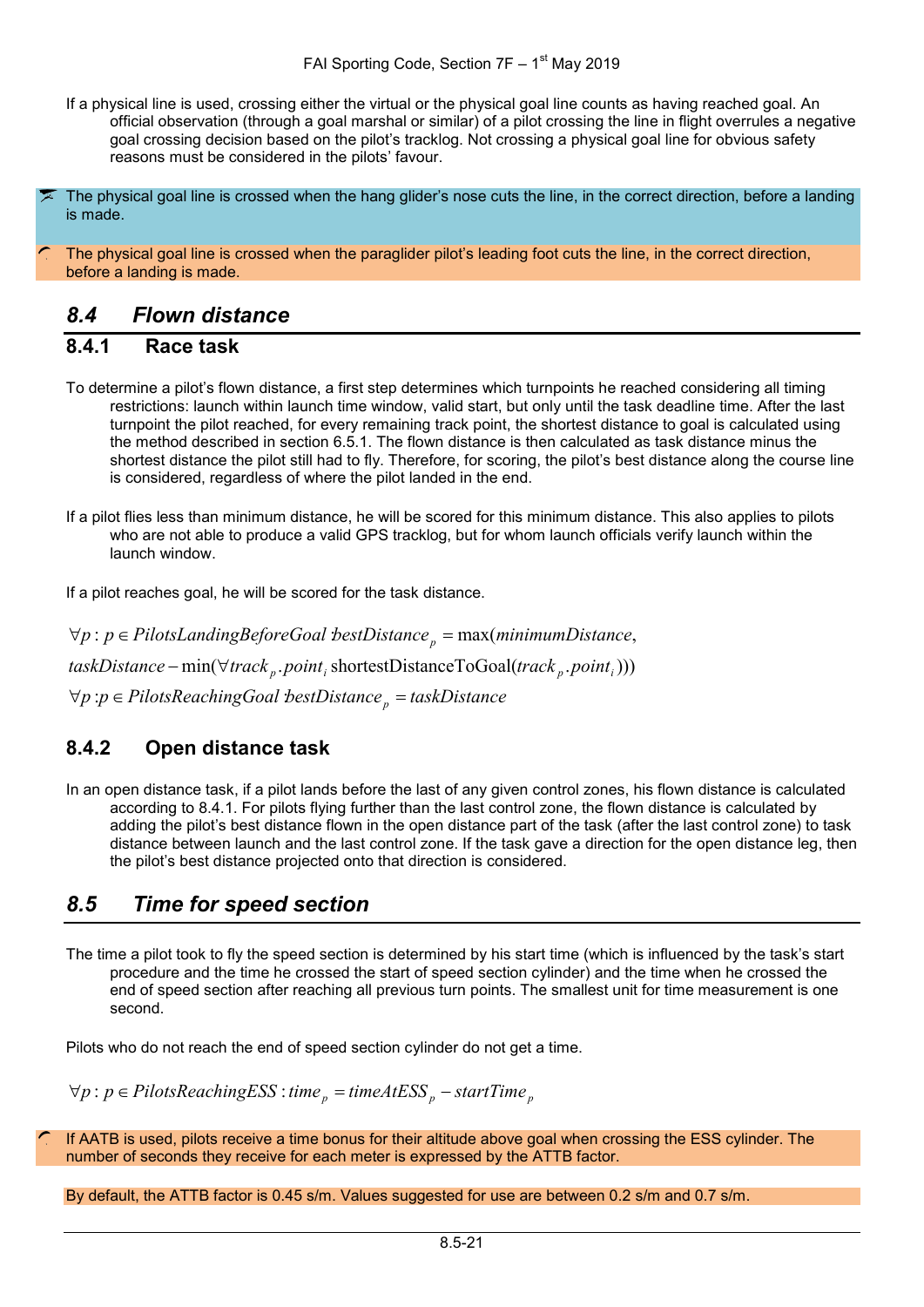$time_p = timeAtESS_p - startTime_p - arrivalAltitudeTimeBonus_p$ arrivalAltitudeTimeBonus<sub>p</sub> = (crossing<sub>p,ESS</sub> altitude – goal altitude) \* ATTBfactor  $\forall p : p \in Pilots$ ReachingESS: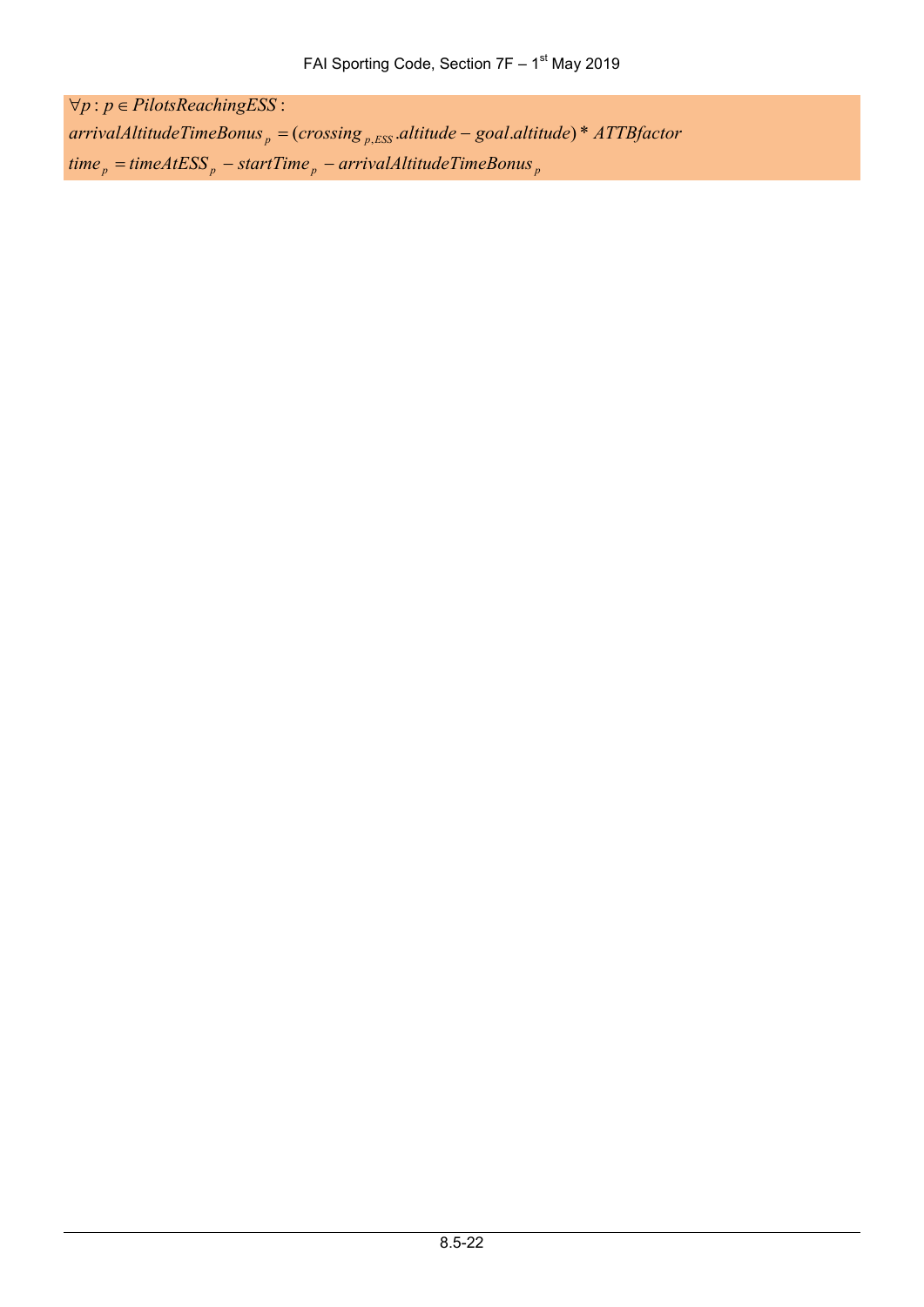### <span id="page-22-0"></span>**9 Task Validity**

The task validity is a value between 0 and 1 and measures how suitable a competition task is to evaluate pilots' skills. It is calculated for each task after the task has been flown, by multiplying the three validity coefficients: Launch validity, distance validity, and time validity.

*TaskValidity* = *LaunchValidity\*DistanceValidity\*TimeValidity*

### <span id="page-22-1"></span>*9.1 Launch Validity*

Launch validity depends on nominal launch and the percentage of pilots actually present at take-off who launched. If the percentage of pilots on take-off who launch is equal to nominal launch, or higher, then launch validity is

1. If, for example, only 20% of the pilots present at take-off launch, launch validity goes down to about 0.1.

- The reasoning behind launch validity: Launch conditions may be dangerous, or otherwise unfavourable. If a significant number of pilots at launch think that the day is not worth the risk of launching, then the gung-ho pilots who did go will not get so many points. This is a safety mechanism.
- 'Pilots present' are pilots arriving on take-off, with their gear, with the intention of flying. For scoring purposes, 'Pilots present' are all pilots not in the 'Absent' status (ABS): Pilots who took off, plus pilots present who did not fly (DNF). DNFs need to be attributed carefully. A pilot who does not launch due to illness, for instance, is not a DNF, but an ABS.

 $LaunchValidity = 0.027 * LVR + 2.917 * LVR<sup>2</sup> - 1.944 * LVR<sup>3</sup>$  $\frac{1}{\text{NumberOfPilotsPresent* NominalLaunch}}$  $LVR = \min(1, \frac{NumberOfPlotsFlying}{\sum_{l=1}^{N} P_{l}})$ 



#### **Figure 4: Launch validity curve**

### <span id="page-22-2"></span>*9.2 Distance Validity*

- Distance validity depends on nominal distance, nominal goal, the longest distance flown and the sum of all distances flown beyond minimum distance. If the task distance is quite short in relation to nominal distance, the day is probably not a good measure of pilot skill because there would not be many decisions to make.
- If a task is longer than nominal distance, the day will not be devalued because of distance validity, even if the nominal goal parameter value is not achieved, as long as a fair percentage of pilots fly a good distance. This sounds like a vague statement, but the task setter should try to set tasks that are reasonable for the day and achievable. If everyone lands in goal, you must ask if this was a valid test of skill - it probably was if the fastest time and the distance flown were reasonably long. If everyone lands short of goal, was it an unsuitable task but still a good test of pilot skill? You also can have the case where a task that is shorter than nominal distance, has a distance validity of almost 1. This will happen when a large percentage of the pilots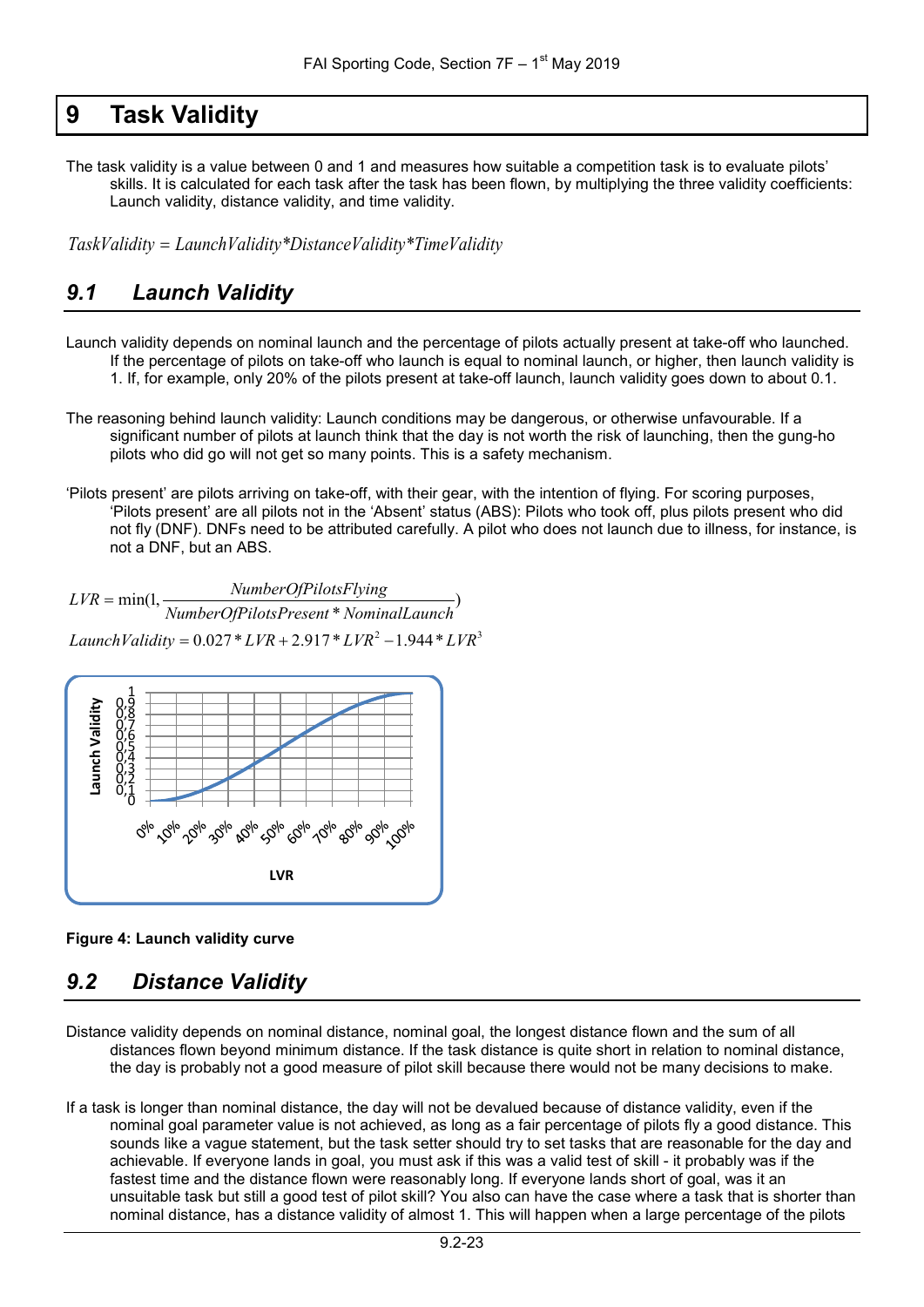fly a large percentage of the course but, in this case, you still have a practical devaluation because there will be little spreading between pilots' scores.

In the formula below, 'p' denotes an individual pilot.

 $\mathcal{D}$  $NombistArea = \frac{((NomGoal + 1) * (NomDist - MinDist)) + max(0, (NomGoal * (BestDist - NomDist)))}{(A, A, B, B, B, B, B, B, C)}$  $SumOfFlownDistance soOverMinDist = \sum \max(0, FlownDist_n - MinDist)$ *p*  $=$   $\sum$  max(0, *FlownDist*<sub>p</sub> –

 $DistanceValidity = min(1, DVR)$ \* *NumPilotsFlying NomDistArea SumOfFlownDistancesOverMinDist DVR* =

### <span id="page-23-0"></span>*9.3 Time Validity*

- Time validity depends on the fastest time to complete the speed section, in relation to nominal time. If the fastest time to complete the speed section is longer than nominal time, then time validity is always equal to 1.
- If the fastest time is quite short, the day is probably not a good measure of pilot skill because there would not be many decisions to make and, because of this, luck can distort scores as there will be little possibility to recover any accidental loss of time.
- If no pilot finishes the speed section, then time validity is not based on time but on distance: The distance of the pilot who flies the furthest in relation to nominal distance is then used to calculate the time validity the same way as if it was the time.

If one pilot reached ESS:  $TVR = min(1, \frac{BestTime}{NominalTime})$ 

If no pilot reached ESS:  $TVR = min(1, \frac{BestDistance}{NominalDistance})$ 

 $Time Validity = max(0, min(1, -0.271 + 2.912 * TVR - 2.098 * TVR<sup>2</sup> + 0.457 * TVR<sup>3</sup>))$ 



**Figure 5: Time validity curve**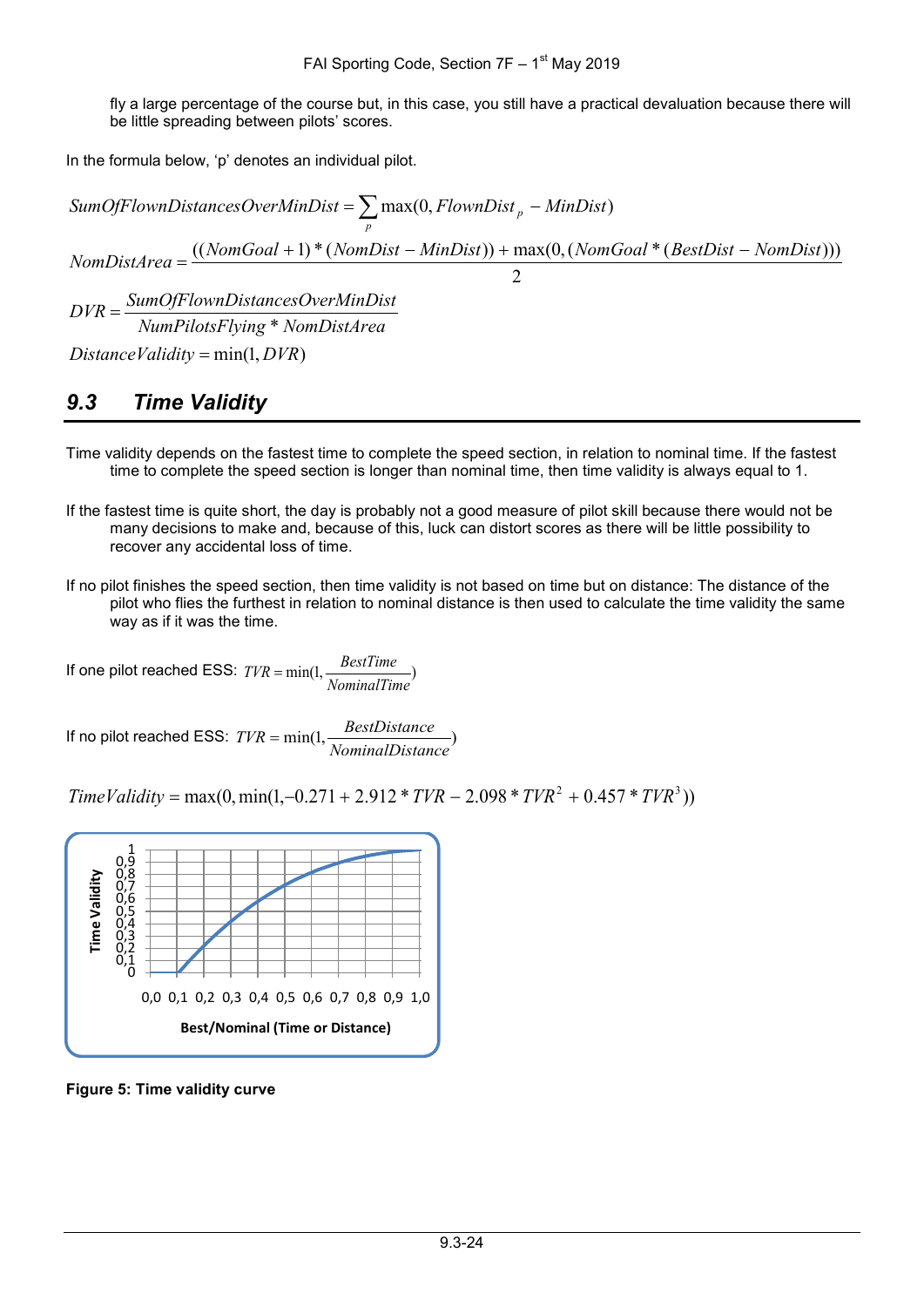# <span id="page-24-0"></span>**10 Points Allocation**

The available points for each task are 1000\*Task Validity. These points are distributed between distance points, time points, leading points and arrival points. The distribution depends on the percentage of pilots who reached goal before the task deadline, compared to pilots who launched, as well as the chosen goal form. It is expressed in terms of weight factors for each of the four point categories: Distance weight, time weight, leading weight and arrival weight. Weight factors are always between 0 and 1. A weight factor of 0.5 for distance, for example, means that 50% of the day's available overall points are available for distance points.

*NumberOfPilotsFlying NumberOfPilotsInGoal GoalRatio* <sup>=</sup>

<sup>2</sup> <sup>3</sup> *DistanceWeight* = 0.9 −1.665\**GoalRatio* +1.713\**GoalRatio* − 0.587 \**GoalRatio*



*TimeWeight* = 1− *DistanceWeight* − *LeadingWeight* − *ArrivalWeight*

AvailableArrivalPoints = 1000 \* TaskValidity \* ArrivalWeight AvailableLeadingPoints = 1000 \* TaskValidity \* LeadingWeight  $A$ vailableTimePoints = 1000 \* TaskValidity \* TimeWeight AvailableDistancePoints = 1000 \* TaskValidity \* DistanceWeight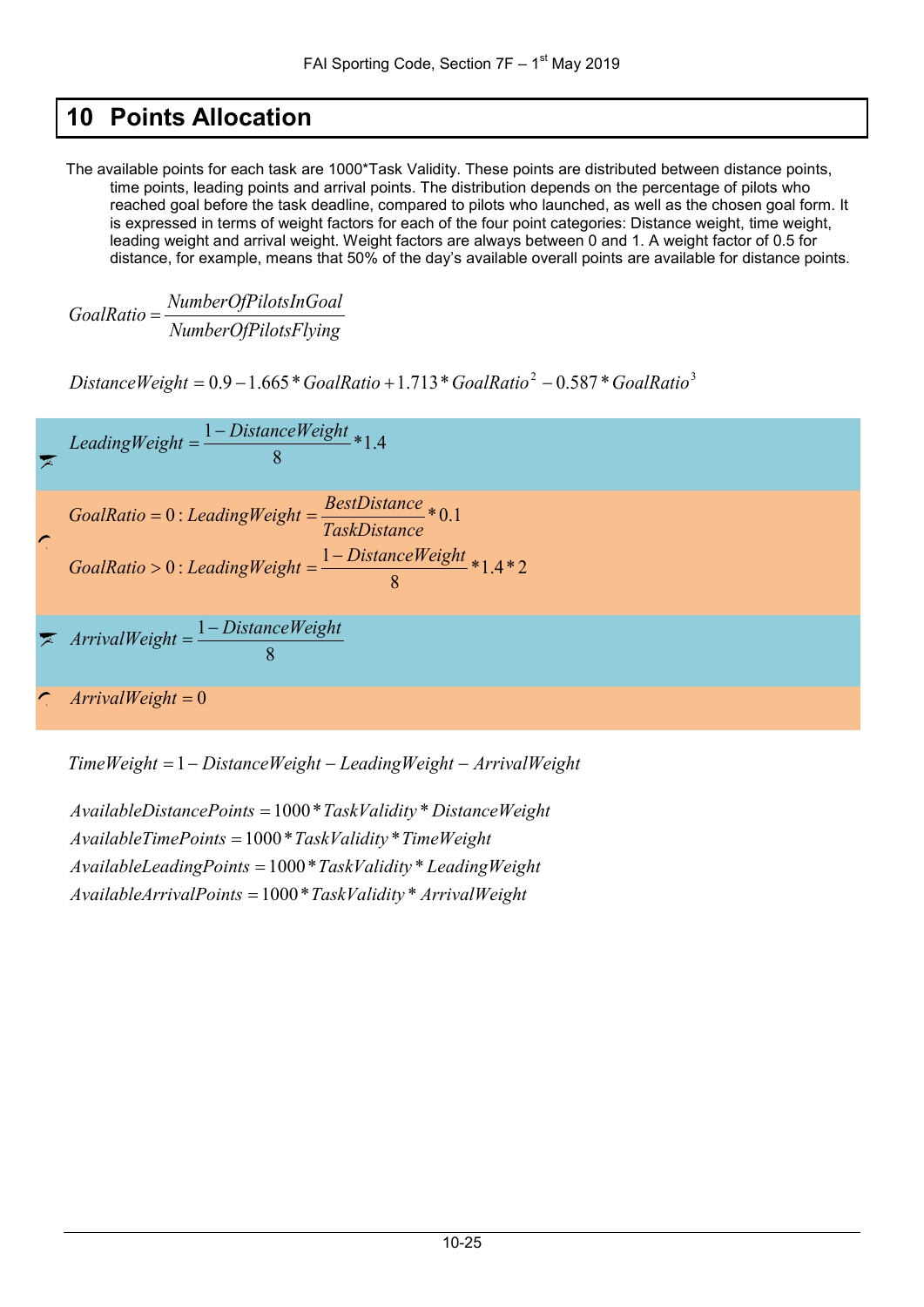







#### **Figure 7: Points allocation for paragliding**

From the above it follows that in hang-gliding, if nobody reaches ESS, then a maximum of 900 points are available for distance and 18 points for leading but, of course, no points for time nor arrival. This is also the maximum possible number of points for an open distance task.

0 : = *numberOfPilotsAtESS*

1000\* \* = *AvailableDistancePoints TaskValidity DistanceWeight*

0 = *AvailableTimePoints*

1000\* \* = *AvailableLeadingPoints TaskValidity LeadingWeight*

0 = *AvailableArrivalPoints*

Max(AvailableDistancePoints) = 900

Max(*availableLeadingPoints*) = 18

 $Max(availableTotalPoints) = 918$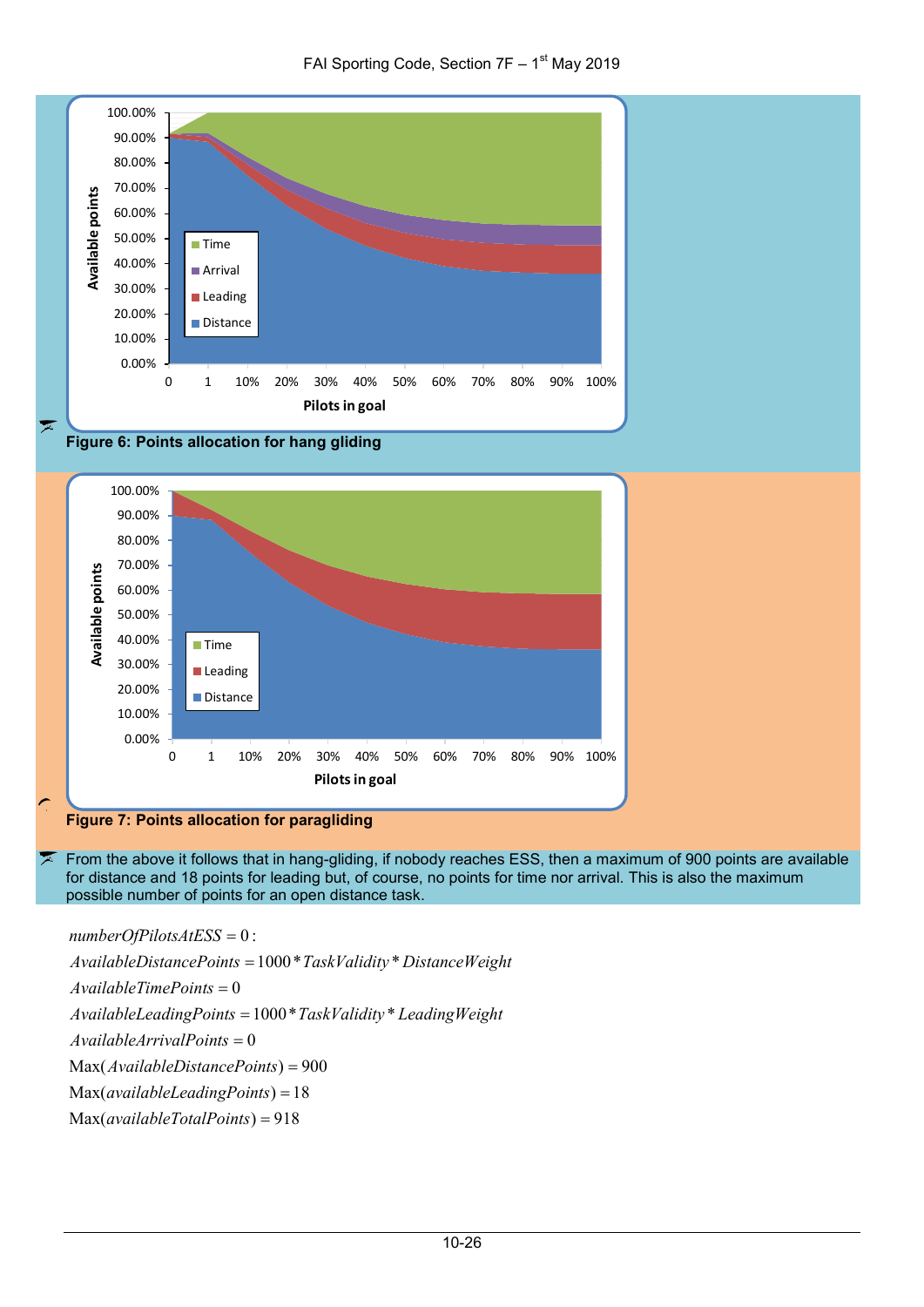### <span id="page-26-0"></span>**11 Pilot score**

Each pilot's score is the sum of that pilot's distance, time, leading and arrival points, rounded to the nearest whole number, 0.5 being rounded up.

 $\forall p : p \in \text{PilotsL}$ *aunched* : TotalScore<sub>p</sub> = DistancePoints<sub>p</sub> + TimePoints<sub>p</sub> + LeadingPoints<sub>p</sub>

*p ArrivalPoints* +

#### <span id="page-26-1"></span>*11.1 Distance points*

The distance considered for each pilot to calculate distance points is that pilot's best distance along the course line, up until the pilot landed or the task deadline was reached, whichever comes first.

One half of the available distance points are assigned to each pilot linearly, based on the pilot's distance flown in relation to the best distance flown in the task. The other half is assigned taking into consideration the difficulty of the kilometers flown.

*BestDistance*  $LinearFraction_p = \frac{Distance_p}{2 * BestDistance_p}$ \*( $Distance_p * 10 - iDist10_p$ ))  $DifficultyFraction_{p} = DiffScore_{iDist10_{p}} + ((DiffScore_{iDist10_{p}+1} - DiffScore_{iDist10_{p}})$  $iDist10<sub>p</sub> = int(Distance<sub>p</sub> * 10)$ 

*DistancePoints*  $_n = (LinearFraction_n + DifficultyFraction_n) * AvailableDistancePoints$ 

In the case of a stopped task, a pilot's distance may be increased by an altitude bonus (see [12.3.2\)](#page-34-2). The available distance points are assigned to each pilot linearly, based on the pilot's distance flown in relation to the best distance flown in the task.

*AvailableDistancePoints BestDistance*  $DistancePoints_p = \frac{Distance_p}{RateDistancep}$ 

#### <span id="page-26-2"></span>**11.1.1 Difficulty calculation**

To measure the relative difficulty of each 100 meters of the task, we consider the number of pilots who landed in the successive few kilometers, and the distance flown.

In a first step, for each 100-meter section of the task, the number of pilots who landed in that section is counted. Pilots who landed before minimum distance are counted as having landed at minimum distance. Only pilots who landed out are considered for this calculation, pilots who reached goal are not counted.

$$
\forall i : i < \text{int}(MinDist * 10) \cdot PilotsLanded_i = 0
$$
\n
$$
PilotsLanded_{int(\text{MinDist} * 10)} = \sum_{\forall Pilot:\text{int}(Pilot) \le int(\text{MinDist} * 10) \le int(\text{MinDist} * 10)} \sum_{i=1}^{Pilot:\text{int}(NinDist * 10) \le int(\text{MinDist} * 10) \cdot PilotsLanded_i = \sum_{\forall g: q \in PilotlandedOut:\text{int}(Distance, *10) = i} \sum_{\forall g: q \in PilotlandedOut:\text{int}(Distance, *10) = i} \sum_{\forall g: q \in PilotlandedOut:\text{int}(Distance, *10) = i} \sum_{\forall g: q \in PilotlandedOut:\text{int}(Distance, *10) = i} \sum_{\forall g: q \in PilotlandedOut:\text{int}(Distance, *10) = i} \sum_{\forall g: q \in PilotlandedOut:\text{int}(Distance, *10) = i} \sum_{\forall g: q \in PilotlandedOut:\text{int}(Distance, *10) = i} \sum_{\forall g: q \in PilotlandedOut:\text{int}(Distance, *10) = i} \sum_{\forall g: q \in PilotlandedOut:\text{int}(Distance, *10) = i} \sum_{\forall g: q \in PilotlandedOut:\text{int}(Distance, *10) = i} \sum_{\forall g: q \in PiotlandedOut:\text{int}(Distance, *10) = i} \sum_{\forall g: q \in PiotlandedOut:\text{int}(Distance, *10) = i} \sum_{\forall g: q \in PiotlandedOut:\text{int}(Distance, *10) = i} \sum_{\forall g: q \in PiotlandedOut:\text{int}(Distance, *10) = i} \sum_{\forall g: q \in PiotlandedOut:\text{int}(Distance, *10) = i} \sum_{\forall g: q \in PiotlandedOut:\text{int}(Value, *10) = i} \sum_{\forall g: q \in PiotlandedOut:\text{int}(Value, *10) = i} \sum_{\forall g: q \in PiotlandedOut:\text{int}(Value, *10) = i} \sum_{\forall g: q \in PiotlandedOut:\text{int}(Value, *10) = i} \sum_{\forall g: q \in PiotlandedOut:\text{int}(Value, *10) = i} \sum_{\forall g: q \in PiotlandedOut:\text{int}(Value, *10) = i} \sum_{
$$

Then the difficulty for each 100-meter section of the task is calculated by counting the number of pilots who landed further along the task. If 100 pilots land out on a flight of 100 km, the next 3 km are considered. If 10 pilots

*q*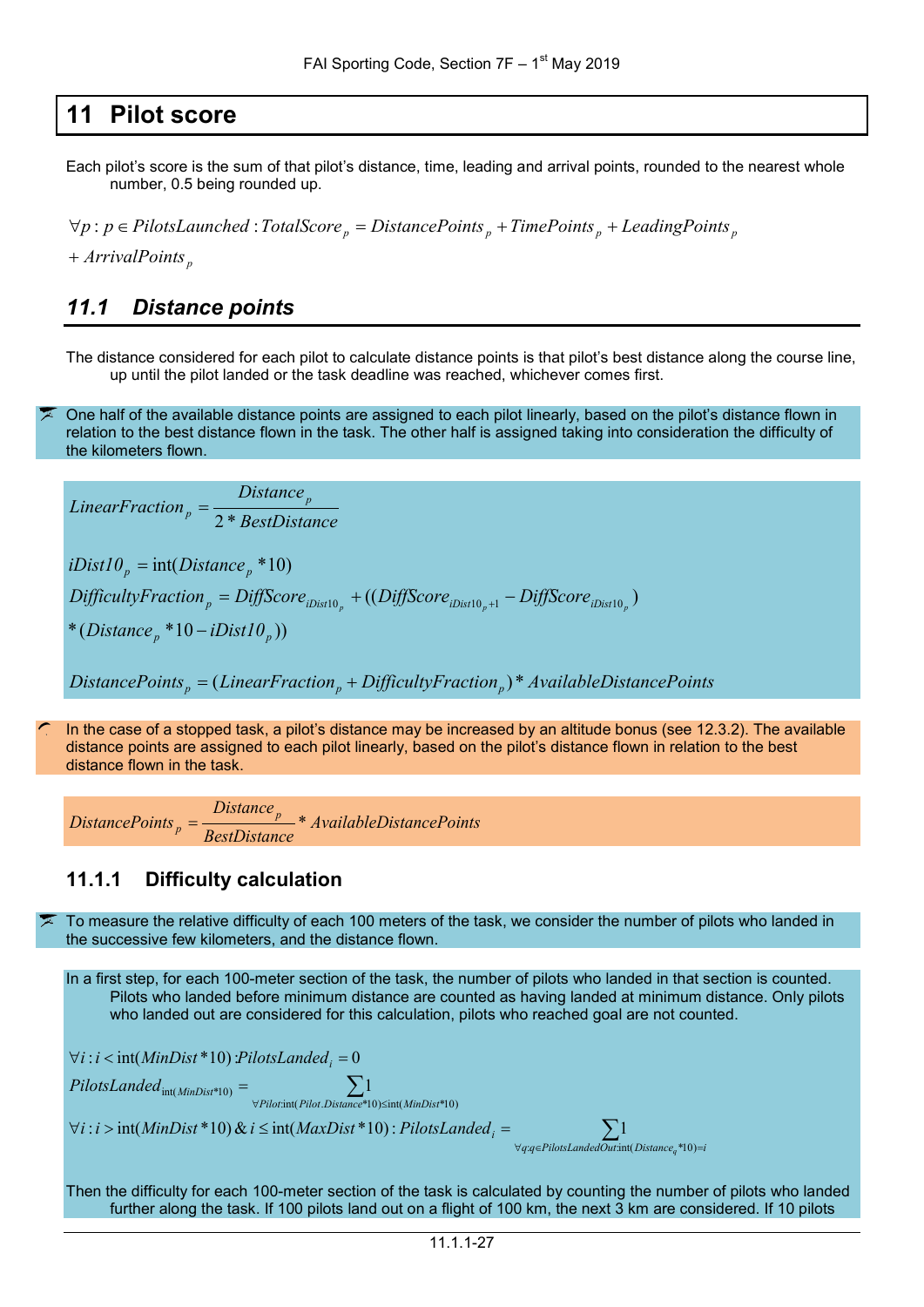land out in 100 km, the next 30 km are considered. The variable LookAheadDist contains the number of 100 meter slots to look ahead for this.

LookAheadDist = max(30, round(
$$
\frac{30 * BestDistanceFlown}{NumberOfPilotsLandedOut}, 0)
$$
)  
\n $\forall i \leq int(MaxDist * 10): Difficulty_i = \sum_{j=1}^{j=\min(i+LookAreaIDist\_int(BestDistanceFlown * 10))} \sum_{j=i}^{j=\min(i+LookAreaIDist\_int(BestDistanceFlown * 10))} \sum_{j=i}^{j=\min(i+LookAreaIDist\_int(BestDistanceFlown * 10))} \sum_{j=i}^{j=\min(i+LookAreaIDist\_int(BestDistanceFlown * 10))} \sum_{j=i}^{j=\min(i+LookAreaIDist\_int(BestDistanceFlown * 10))} \sum_{j=i}^{j=\min(i+LookAreaIDist\_int(BestDistanceFlown * 10))} \sum_{j=i}^{j=\min(i+LookAreaIDist\_int(BestDistanceFlown * 10))} \sum_{j=i}^{j=\min(i+LossAreaIDist\_int(BestDistanceFlown * 10))} \sum_{j=i}^{j=\min(i+LossAreaIDist\_int(BestDistanceFlown * 10))} \sum_{j=i}^{j=\min(i+LossAreaIDist\_int(BestDistanceFlown * 10))} \sum_{j=i}^{j=\min(i+LossAreaIDist\_int(BestDistanceFlown * 10))} \sum_{j=i}^{j=\min(i+LossAreaIDist\_int(BestDistanceFlown * 10))} \sum_{j=i}^{j=\min(i+LossAreaIDist\_int(BestDistanceFlown * 10))} \sum_{j=i}^{j=\min(i+LossAreaIDist\_int(BestDistanceFlown * 10))} \sum_{j=i}^{j=\min(i+LossAreaIDist\_int(BestDistanceFlown * 10))} \sum_{j=i}^{j=\min(i+LossAreaIDist\_int(BestDistanceFlown * 10))} \sum_{j=i}^{j=\min(i+LossAreaIDist\_int(CestDistanceFlown * 10))} \sum_{j=1}^{j=\min(i+processAreaIDist\_int(CestDistagem * 10))} \sum_{j=1}^{j=\min(i+processAreaIDist\_int(CestDistagem * 10))} \sum_{j=1}^{j=\min(i+processAreaIDist\_int(CestDistagem * 10))} \sum_{j=1}^{j=\min(i+processAreaIDist\_int(CestDistagem * 10))} \sum_{j=1}^{j=\min(i+processAreaIDist\_int(CestDistagem * 10))} \sum_{j=1}^{j=\min(i+processAreaIDist\_int(CestDistagem * 10))} \sum_{j=1}^{j=\$ 

Relative difficulty is then calculated by dividing each 100-meter slot's difficulty by twice the sum of all difficulty values.

$$
\forall i : i \le \text{int}(MaxDist * 10) : RelativeDifficulty_i = \frac{Difficulty_i}{2 * \text{SumOfDifficulty}}
$$

Finally, we can calculate the difficulty score percentage for each 100-meter slot.

$$
\forall i : i \le \text{int}(MinDist * 10) : \text{DiffScore}_i = \sum_{j=0}^{j=\text{int}(MinDist * 10)} \text{RelativeDifficulty}_j
$$
\n
$$
\forall i : i > \text{int}(MinDist * 10) \& i < \text{int}(BestDistanceFlow n * 10) : \text{DiffScore}_i = \sum_{j=0}^{j=i} RelativeDifficulty_j
$$
\n
$$
\forall i : i \ge \text{int}(BestDistanceFlow n * 10) : \text{DiffSScore}_i = 0.5
$$

#### The difficulty calculation does not apply to paragliding.

#### **11.1.1.1 Example for difficulty calculation**

 $\sqrt{2}$ 

*i*

For an example of how the difficulty calculation works, see [Figure 8:](#page-28-1) Note how the slope of the green curve (the total Distance points) becomes steeper before an area where many pilots landed and flatter just after. The red circles show these areas before the big group at the 41 km mark, and after the 46 km mark. There are two reasons for this:

- 1. For safety and retrieval reasons, we do not want to encourage pilots to fly only a short distance past a group of landed pilots.
- 2. If a pilot lands somewhere, he or she probably got into trouble just before, and then glided a while before landing.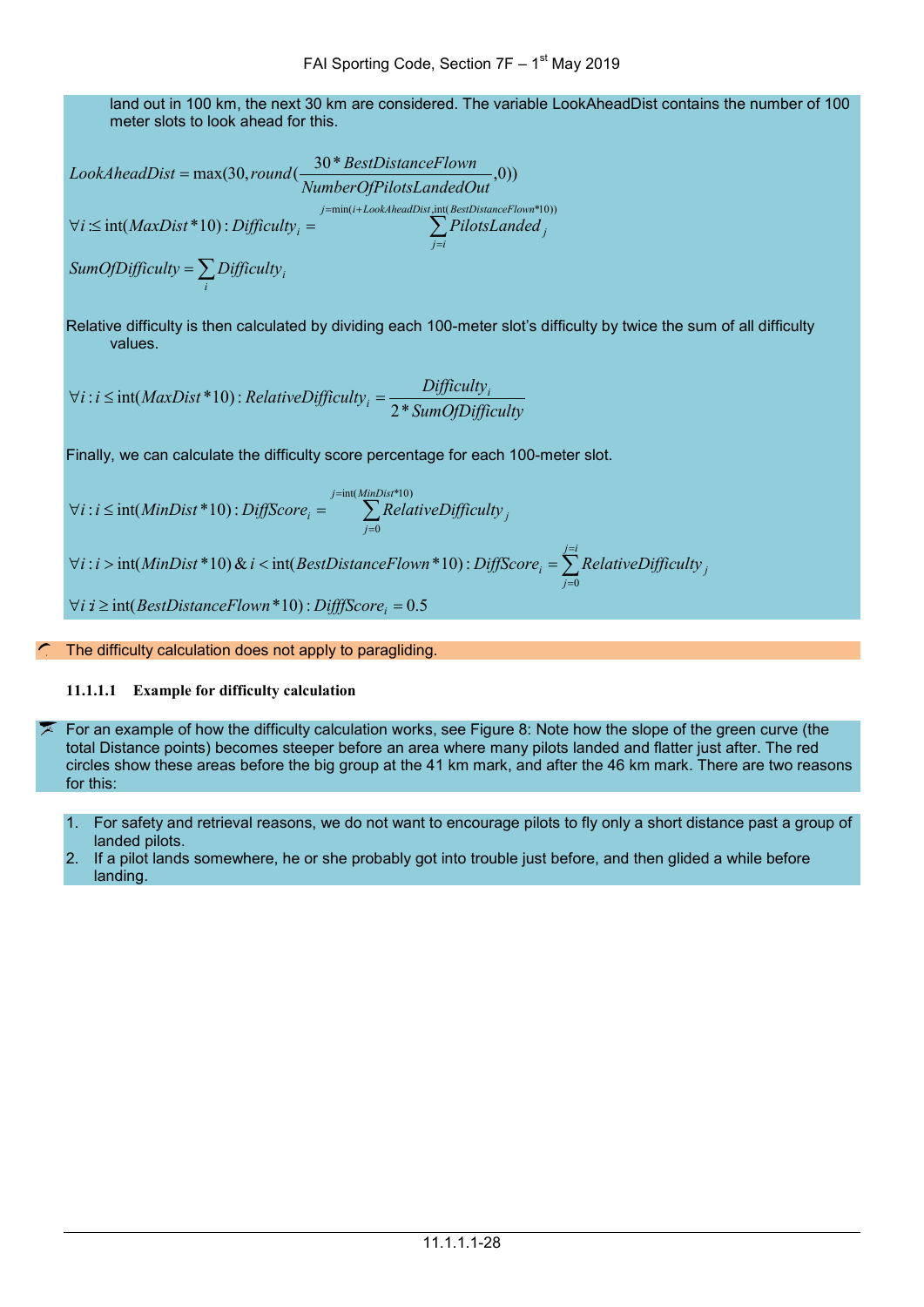



### <span id="page-28-1"></span><span id="page-28-0"></span>*11.2 Time points*

Time points are assigned to the pilot as a function of best time and pilot time – the time the pilot took to complete the speed section. Slow pilots will get zero points for speed if their time to complete the speed section is equal to or longer than the fastest time plus the square root of the fastest time. All times are measured in hours.

$$
SpeedFraction_{p} = \max(0, 1 - \sqrt[3]{\frac{(Time_{p} - BestTime)}{\sqrt{BestTime}}^{2}})
$$
  
TimePoints\_{p} = SpeedFraction\_{p} \* AvailableTimePoints

#### *Examples*

For three examples of Time Point distributions for tasks with different best times, see [Figure 9](#page-29-1) and [Table](#page-29-2) 1.

The best time is defined as the time of the fastest pilot over the speed section who also reached the goal.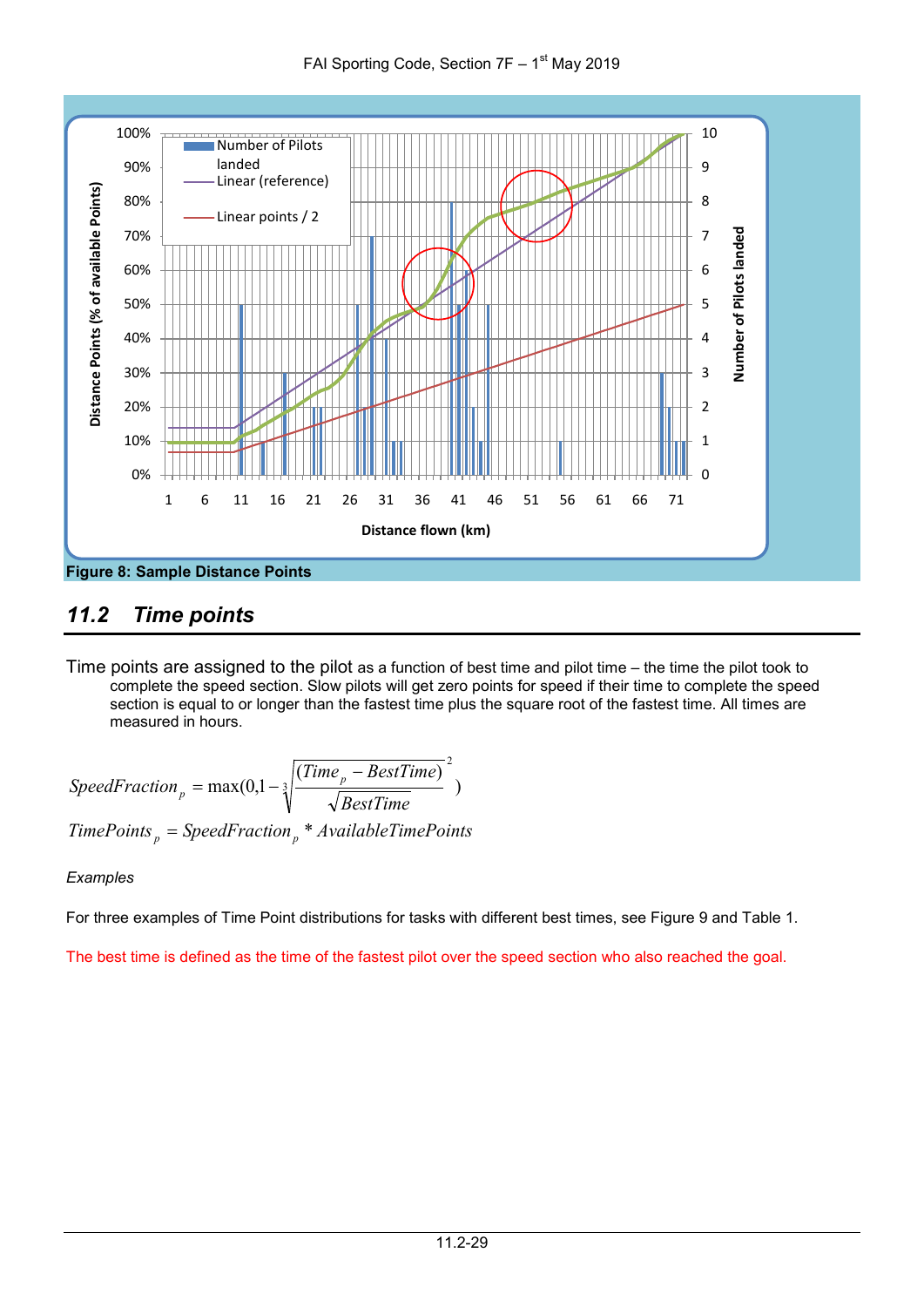

#### <span id="page-29-1"></span>**Figure 9: Sample time point distributions**

| <b>Fastest Time</b> | 80% Time Points time | 50% Time Points time | ∣ 0 Time Points time |
|---------------------|----------------------|----------------------|----------------------|
| 1:00                | 1:05                 | 1:21                 | 2:00                 |
| 2:00                | 2:08                 | 2:30                 | 3:24(3.4 hours)      |
| 3:00                | 3:09                 | 3:37                 | 4.42 (4.7 hours)     |

<span id="page-29-2"></span>**Table 1: Sample time point distribution (all times in hours:minutes)**

### <span id="page-29-0"></span>*11.3 Leading points*

Leading points are awarded to encourage pilots to start early and to reward the risk involved in flying in the leading group. Pilots will get leading points even if they landed before goal or the end of speed section.

$$
LC_{\min} = \min(\forall p : p \in PilotsFlown : LC_p)
$$
  

$$
LeadingFactor_p = \max(0, 1 - \sqrt[3]{\frac{(LC_p - LC_{\min})}{\sqrt{LC_{\min}}^2}}
$$
  

$$
LeadingPoints_p = leadingFactor_p * AvailableLeadingPoints
$$

To get an impression of the way leading points are awarded depending on a task's minimal leading coefficient, see [Figure 10.](#page-30-1)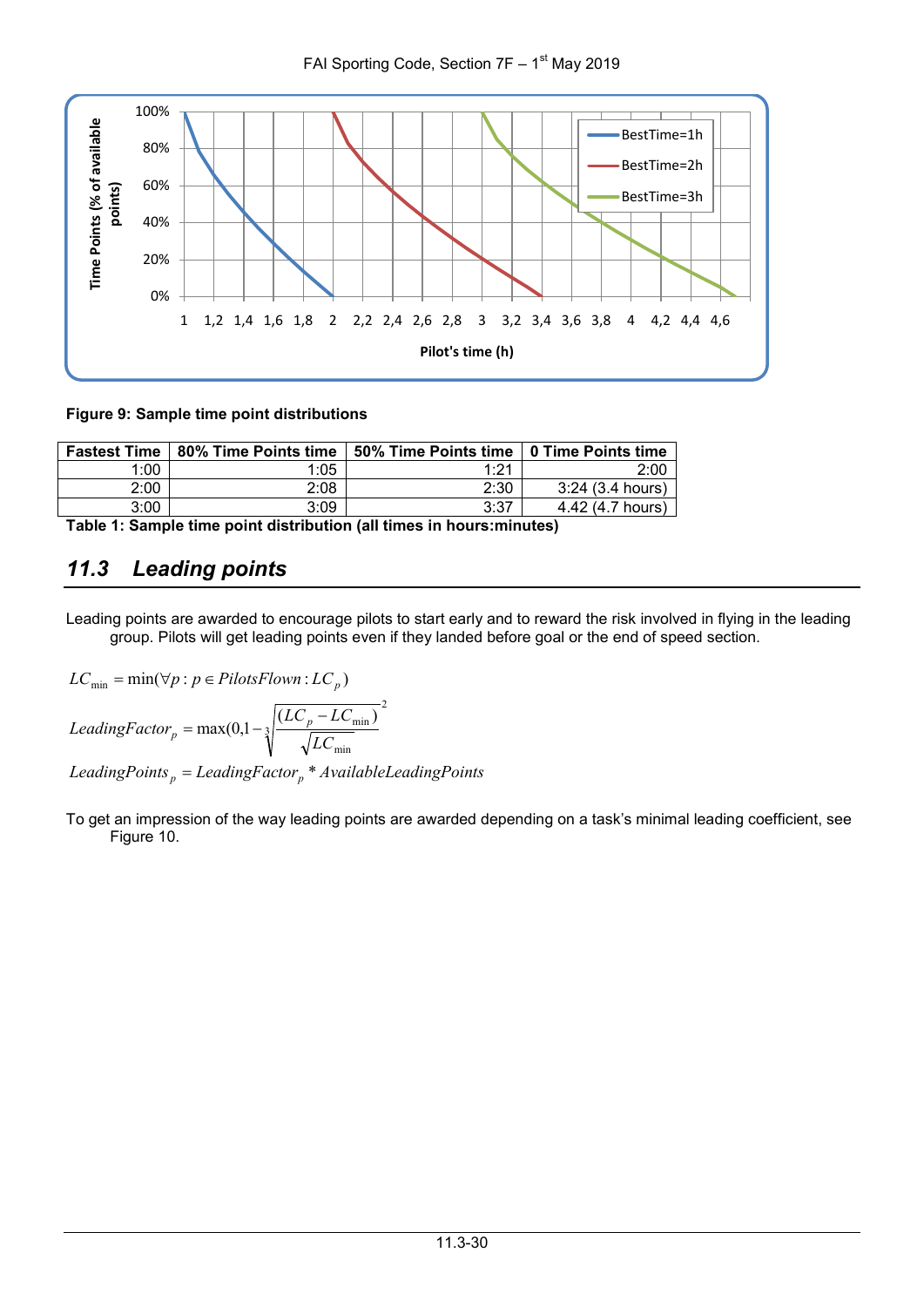



<span id="page-30-1"></span>Figure 10: Leading points for various LC<sub>min</sub>

#### <span id="page-30-0"></span>**11.3.1 Leading coefficient**

Each started pilot's track log is used to calculate the leading coefficient (LC), by calculating the area underneath a graph defined by each track point's time, and the distance to ESS at that time. The times used for this calculation are given in seconds from the moment when the first pilot crossed SSS, to the time when the last pilot reached ESS. For pilots who land out after the last pilot reached ESS, the calculation keeps going until they land. The distances used for the LC calculation are given in kilometers and are the distance from each point's position to ESS, starting from SSS, but never more than any previously reached distance. This means that the graph never "goes back": even if the pilot flies away from goal for a while, the corresponding points in the graph will use the previously reached best distance towards ESS.

Calculation of the leading coefficient (LC) for each pilot follows this formula:

 $bestDistToESS(p_i) = min(bestDistToESS(p_{i-1}), LengthOfSpeedSection - distanceFlown(p_i))$  $\forall i$  : *i* > 0 ∧ *tp*<sub>*i*</sub></sub>  $\in$  *TrackPointsInSS*<sub>*p*</sub> :  $bestDistToESS(tp_0) = LengthOfSpeedSection$  $taskTime(tp) = min(TaskDeadline, time(tp))$  $LC_p = LC_p + taskTime(tp_{max}) * bestDistToESS(tp_{max})^2$  $\forall p : p \in \text{PilotsLandedOut} \land \text{taskTime}(tp_{\text{max}}) \geq \text{ESSTime}_{\text{LastPilotAtESS}}$ :  $LC_p = LC_p + LastTime_{LastPilotAtESS} * bestDistToESS(tp_{max})^2$  $\forall p : p \in \text{PilotsLandedOut} \land \text{taskTime}(tp_{\text{max}}) < \text{ESSTime}_{\text{LastPilotAtESS}}$ 1800\* 2 *LengthOfSpeedSection*  $\sum$  taskTime( $tp_i$ )\*(bestDistToESS( $tp_{i-1}$ )<sup>2</sup> – bestDistToESS( $tp_i$ )<sup>2</sup>) : *i tp TrackPointsInSS*  $LC_p = \frac{i:tp_i \in \text{TrackPointsS}_p}{\sqrt{np_i}}$ 

In tasks where CESS is used, the CESS's centre point is considered the last point of the speed section. For LC calculations, any pilot crossing into the CESS's cone is immediately awarded the remaining distance to the cone's centre.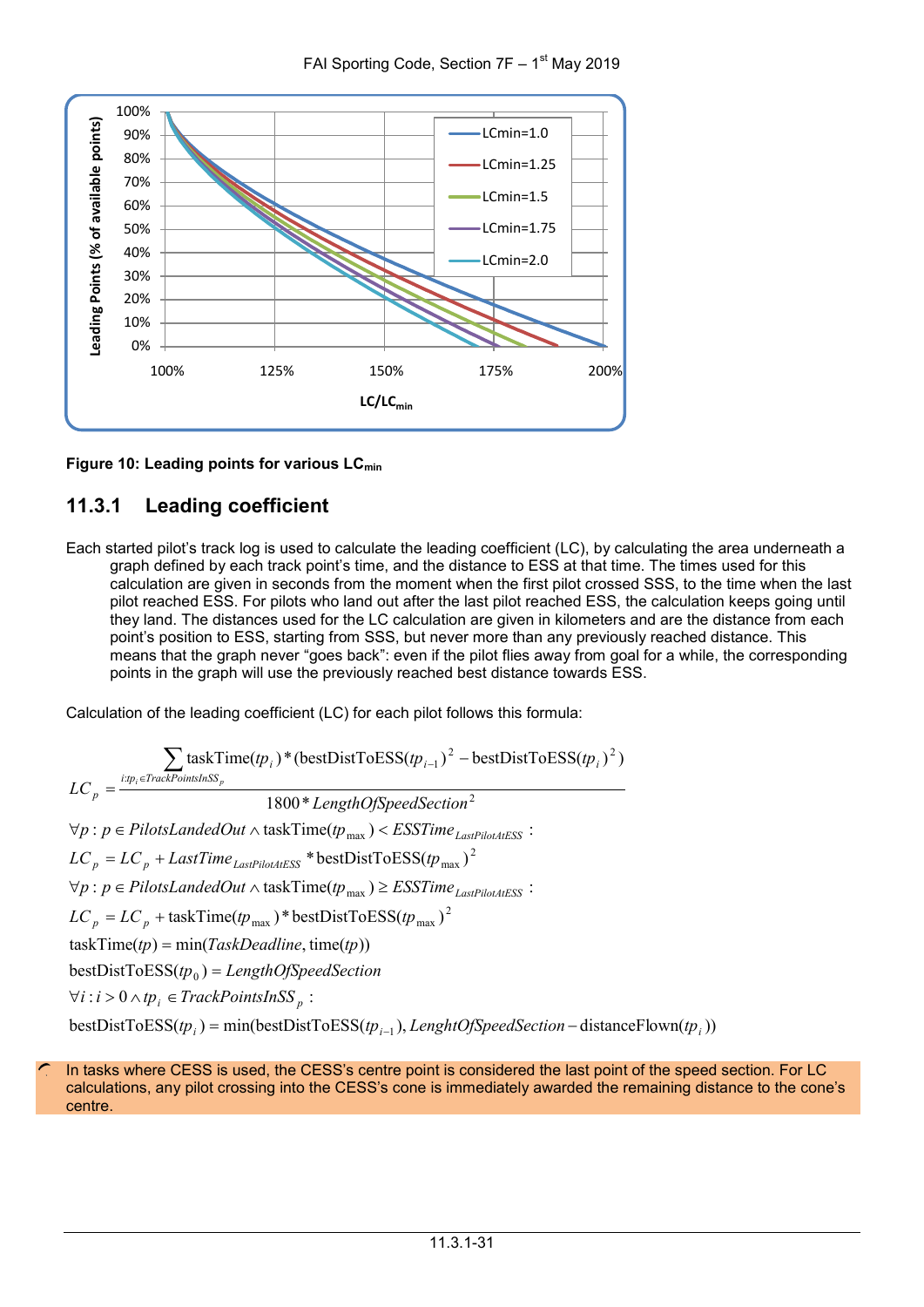#### <span id="page-31-0"></span>**11.3.2 Example**



#### **Figure 11: Sample track log graphs for LC calculation**

- Blue was the first to enter the speed section, but Black was the first pilot to cross the end of speed section. Green started at the same time as Blue, but landed short, after about 23km and just over 40 minutes of flight inside the speed section.
- Black was fastest, therefore will get the most time points, but he started late, probably had pilots out front to show the way during the first 22km, but was leading after that.
- If a pilot lands along the course (Green), or if his track log is interrupted (Orange), his track log is completed as shown by the dotted lines: Missing parts are calculated as if the dotted line was the actual track log, so LC becomes bigger, lowering the leading points for that pilot, compared to a track where that part is not missing. A pilot landing just short of goal will be less penalised and could even get full leading points if he led for a long while.
- The pilot who used best the earliest part of the day (i.e. Black, who has the smallest area below the track log graph) gets all the available leading points, while the others gets their points according to the same formula used for the time points for the same reasons. If the task in the example is fully valid, and 30% of pilots reached goal, then Black will get all of the available 81 leading points and full time points, as he was fastest; Blue gets 45 leading points because he started early but was slower; Orange receives only 18 leading points as he was slow and had a gap in his track log; Green gets 0 points even though he started early, because he was the slowest and landed fairly short.

### <span id="page-31-1"></span>*11.4 Arrival points*

Arrival points depend on the position at which a pilot crosses ESS: The first pilot completing the speed section receives the maximum available arrival points, while the others are awarded arrival points according to the number of pilots who reached ESS before them. The last pilot to reach ESS will always receive at least 20% of the available arrival points.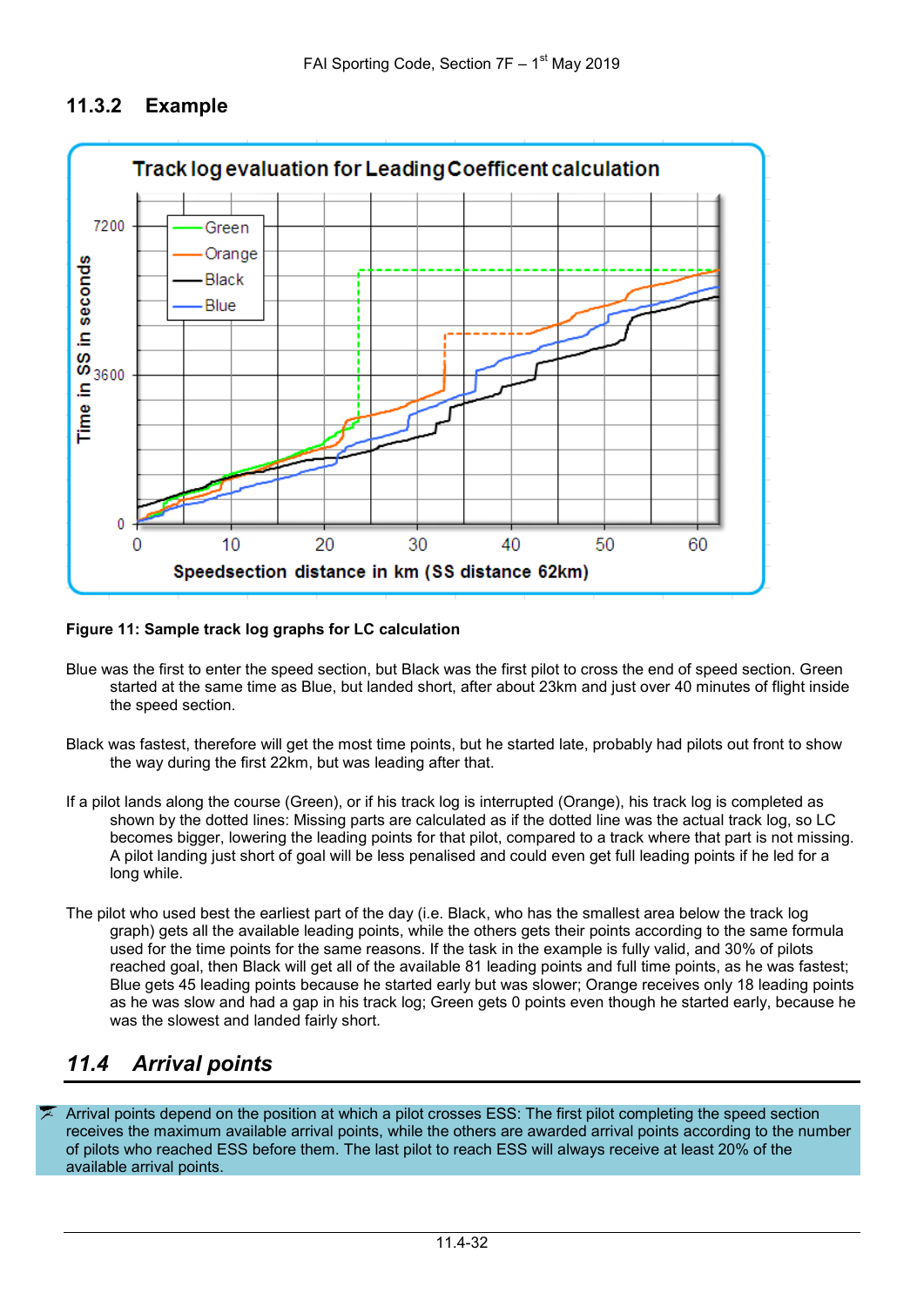



**Figure 12: Sample arrival points distributions**

No arrival points are awarded in Paragliding.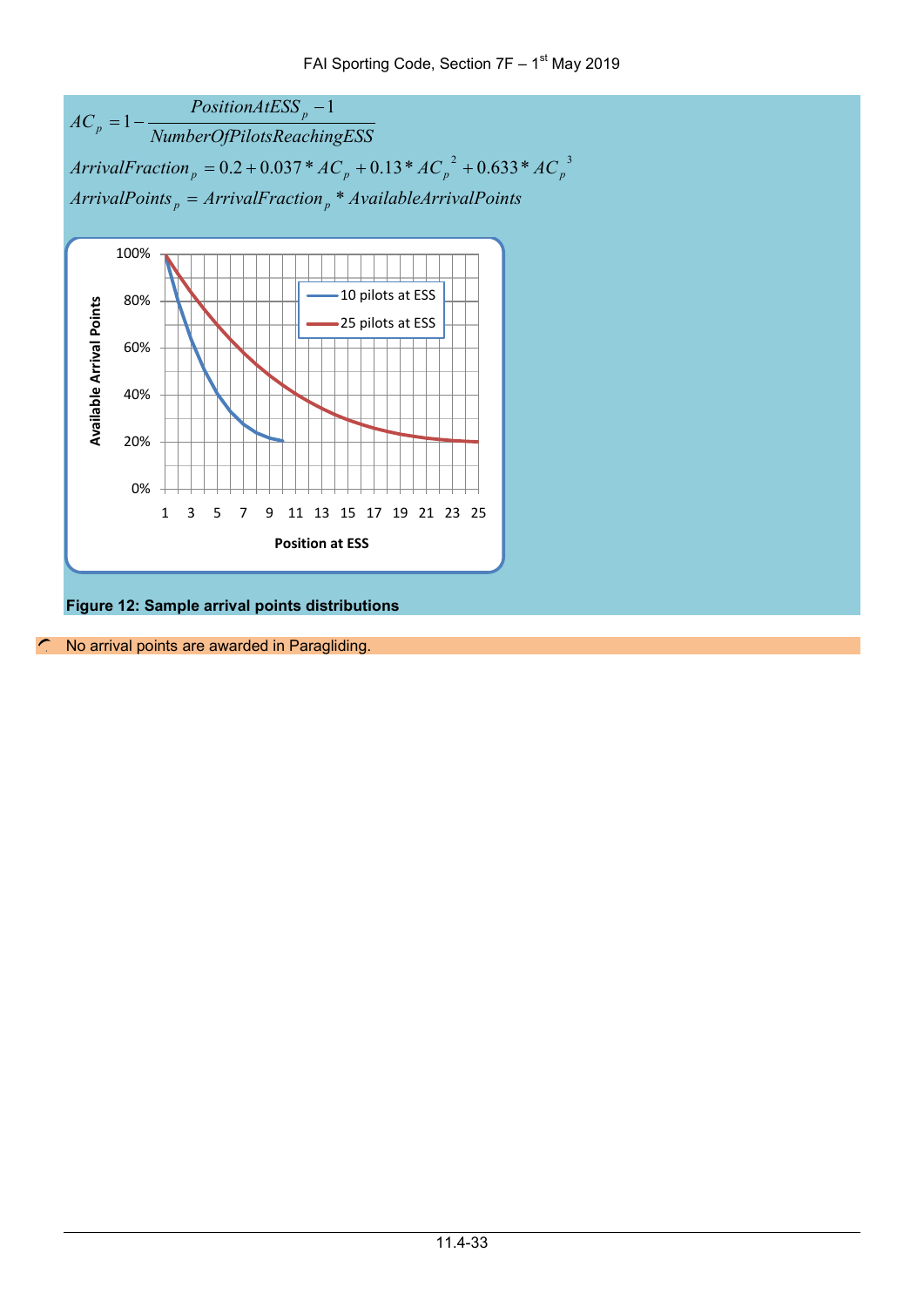# <span id="page-33-0"></span>**12 Special cases**

### <span id="page-33-1"></span>*12.1 ESS but not goal*

In a task where ESS and goal are not identical, a pilot may reach ESS, but not goal.

- Reaching goal is seen as 'validating' one's speed section performance. A pilot who does not reach goal after reaching ESS will lose a portion of his time points, as defined by the scoring system penalty parameter for this situation. He will also score full distance points for the distance actually covered and his full leading points. The timepoint penalty for not reaching goal is seen as a safety measure, since it encourages pilots to plan their final glide to ESS with enough altitude to safely reach goal.
- For paragliders the scoring system parameter is to be set at 0% (i.e. no time points awarded) as this discourages high-speed final glides low to the ground.
- For hang gliders the default scoring system parameter of 80% is recommended, but can be changed by the local regulations to suit particular sites.

PG

∀p : p ∈ PilotsLandedBetweenESSandGoal : TotalScore<sub>p</sub> = DistancePoints<sub>p</sub> + LeadingPoints<sub>p</sub>

 $+0*(TimePoints_p)$ 

HG

∀p : p ∈ PilotsLandedBetweenESSandGoal : TotalScore<sub>p</sub> = DistancePoints<sub>p</sub> + LeadingPoints<sub>p</sub>

 $+$  0.8  $*$  (TimePoints<sub>p</sub> + ArrivalPoints<sub>p</sub>)

### <span id="page-33-2"></span>*12.2 Early start*

An early start occurs if a pilot's last SSS cylinder boundary crossing in start direction (enter or exit) occurred before the first (or only) start gate time.

In paragliding, pilots who perform an early start are only scored for the distance between the launch point and the SSS cylinder, as calculated when determining the complete task distance (see [6.5.1\)](#page-16-2).

In hang-gliding, the so-called "Jump the Gun"-rule applies: If the early start occurred within a time that is close to the first (or only) start gate time, the pilot is scored for his complete flight, but a penalty is then applied to his total score.

The penalty calculation is based on two values X and Y, which are set in S7A, but can be changed at the task briefing (presumably by the meet director and/or the task committee). For each X seconds a pilot starts early, he incurs a 1 point penalty, up to a maximum of Y seconds. If a pilot starts more than Y seconds early, he will only be scored for minimum distance.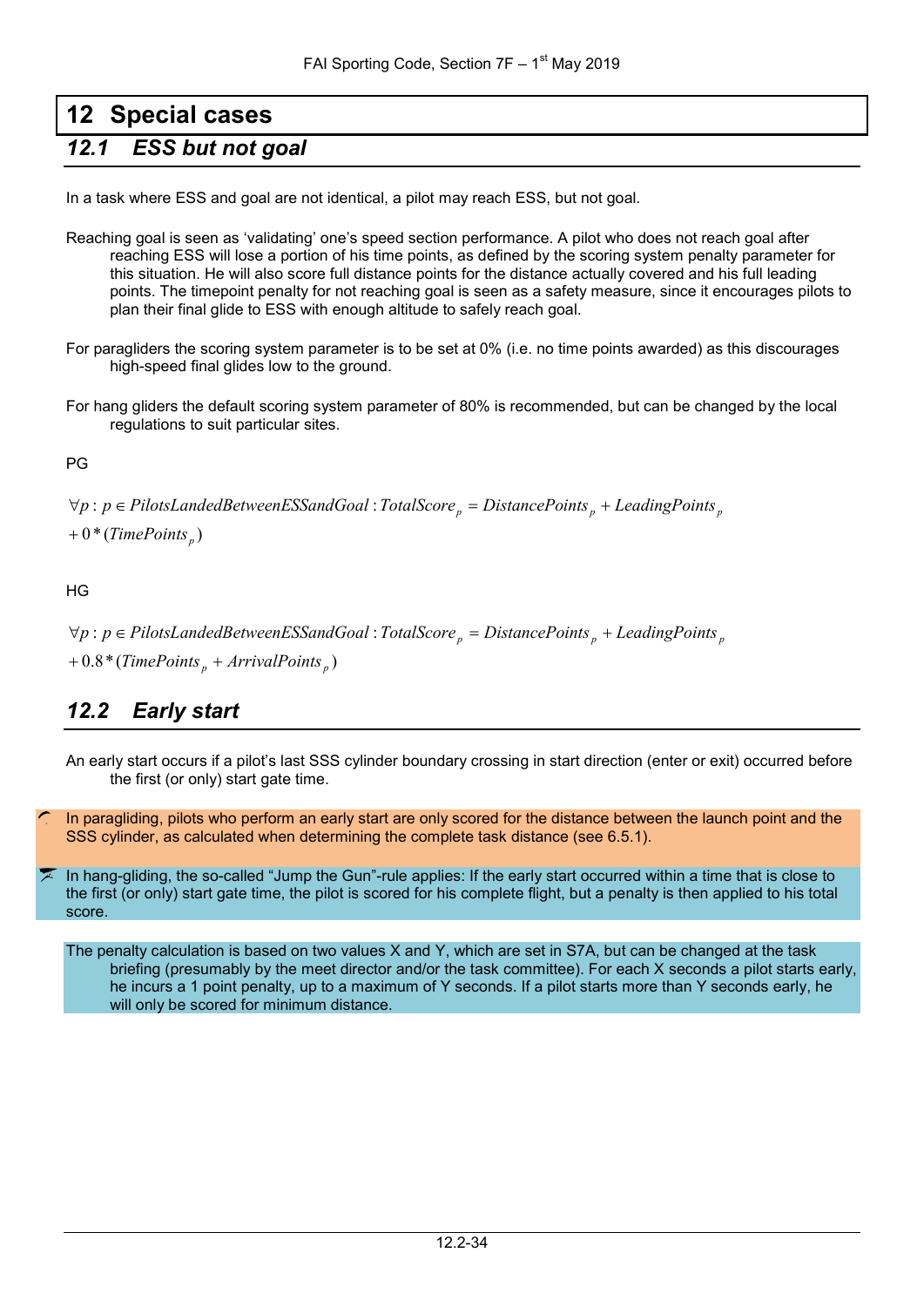*totalScore* <sub>p</sub> = max(totalScore <sub>p</sub> – jumpTheGunPenalty <sub>p</sub> , scoreForMinDistance)  $0$  < timeDiff  $\int_{0}^{R}$  <= Y :  $\mu$  *timeDiff*  $\int_{p}$  > Y : *jumpTheGunPenalty*  $\int_{p}$  = 0, *totalScore*  $\int_{p}$  = *scoreForMinDistance*  $timeDiff_{p} \leq 0$ : jumpTheGunPenalty<sub>p</sub> = 0  $Y_{\text{default}} = 300$  $X_{\text{default}} = 2$ *X*  $timeDiff_{p} \leq Y$ :  $jumpThe GunPenalty_{p} = \frac{timeDiff_{p}}{Y}$  $timeDiff_p = firstStartGateTime - lastStartTime_p$  $lt$  *kimeDiff*  $_p$   $\leq$   $Y$  : jumpTheGunPenalty  $_p$  =

### <span id="page-34-0"></span>*12.3 Stopped tasks*

#### <span id="page-34-1"></span>**12.3.1 Stop task time**

A task can be stopped at any time by the meet director. The time when a stop was announced for the first time is the "task stop announcement time". This time must be recorded to score the task appropriately. For scoring purposes, a "task stop" time is calculated. This is the time which determines whether a task will be scored at all. Pilots' flight will only be scored up to this task stop time.

In hang-gliding, stopped tasks are "scored back" by a time that is determined by the number of start gates and the start gate interval: The task stop time is one start gate interval, or 15 minutes in case of a single start gate, before the task stop announcement time.

*numberOfStartGates taskStopTime taskStopAnnouncementTime startGateInterval* > = − 1: *numberOfStartGates taskStopTime taskStopAnnouncementTime min* = = − 1: 15 .

In paragliding the score-back time is set as part of the competition parameters (see section [5.7\)](#page-12-3).

*taskStopTime* = *taskStopAnnouncementTime* − *competitionScoreBackTime*

#### <span id="page-34-2"></span>**12.3.2 Requirements to score a stopped task**

For a stopped task to be scored, it must fulfil certain requirements, which differ between the two disciplines:

In hang gliding, a stopped task can only be scored if either a pilot reached goal or the race had been going on for a certain minimum time. The minimum time depends on whether the competition is the Women's World Championship or not. The race start time is defined as the time when the first valid start was taken by a competition pilot.

( ) 0 : 0 = = *numberOfPilotsInGoal taskStopTime taskValidity*  $typeOfCompetition \neq Women's : minimumTime = 90 min.$  $typeOfCompetition = Women's : minimumTime = 60 min.$ − < ∧ *taskStopTime timeOfFirstStart minimumTime*

Note that this rule is currently not enforced by FS: The decision whether a stopped task is cancelled or scored must be taken by the score keeper.

In paragliding, a stopped task will be scored if the flying time was one hour or more. For Race to Goal tasks, this means that the Task Stop Time must be one hour or more after the race start time. For all other tasks, in order for them to be scored, the task stop time must be one hour or more after the last pilot started.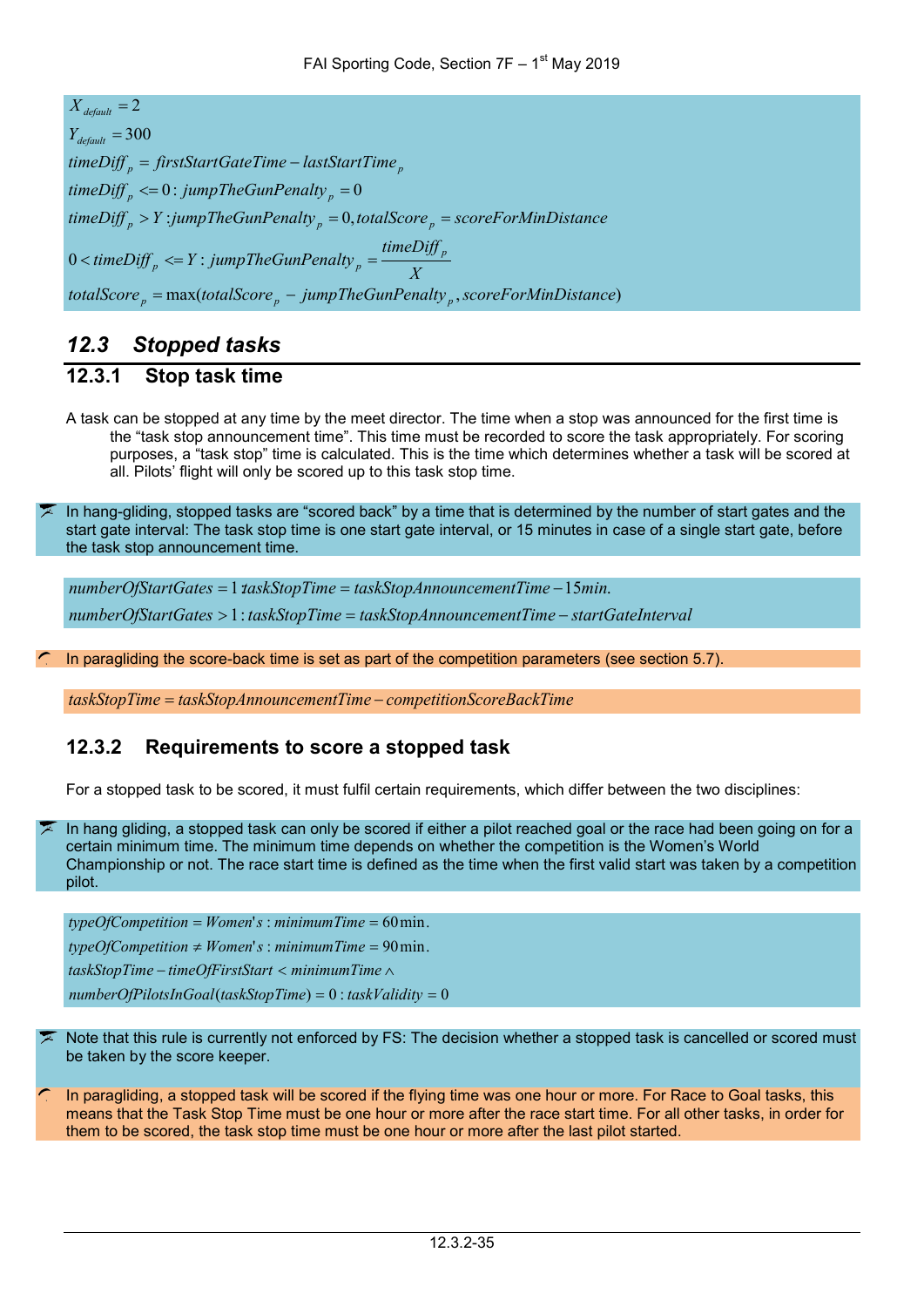$taskStopTime - \text{max}(\forall p : p \in StartedPilots \; startTime_p) < minimumTime : taskValidity = 0$ 1: ≠ ∨ > *TypeOfTask RaceToGoal numberOfStartGates* : 0 − < = *taskStopTime startTime minimumTime taskValidity* 1: = ∧ = *typeOfTask RaceToGoal numberOfStartGates*  $minimumTime = 60$  min.

#### <span id="page-35-0"></span>**12.3.3 Stopped task validity**

For stopped tasks, an additional validity value, the Stopped Task Validity, is calculated and applied to the Task Validity.

*DayQuality*<sub>stopped</sub> = LaunchValidity<sup>\*</sup> DistanceValidity<sup>\*</sup> TimeValidity<sup>\*</sup> StoppedTaskValidity

Stopped Task Validity is calculated taking into account the task distance, the flown distances of all pilots, the number of launched pilots and the number of pilots still flying at the time when the task was stopped.

+(*NumPilotsLandedBeforeStopTime*)<sup>3</sup>) 5 \*  $\sqrt{\frac{\text{stdev}(\forall i : DistFlow_{i})}{\tau}}$ 1 avg( : ) min(1, *i DistFlown*  $NumberOfPilotsReachedESS = 0$ :  $NumberOfPlotsReachedESS > 0$ : StoppedTaskValidity = 1 *NumPilotsLaunched DistLaunchToESS BestDistFlown BestDistFlown <sup>i</sup> DistFlown StoppedTaskValidity i i* ∀ − BestDistFlown +  $=\min(1, \sqrt{\frac{BestDistFlown - \text{avg}(\forall)}{P} \cdot \text{avg}(\forall)}$ 

#### <span id="page-35-1"></span>**12.3.4 Scored time window**

For stopped Race to Goal tasks with a single start gate, scoring considers the same time window for all pilots: The time between the race start and the task stop time.

 $\forall p$  : $p \in$  StartedPilots *scoreTimeWindow*  $_p = (startTime, taskStopTime)$ *typeOfTask* = RaceToGoal ∧ numberOfStartGates =  $\overline{1}$  :

For stopped Race to Goal tasks with multiple start gates, as well as Elapsed Time races, must be treated slightly differently: Only the time window available to the last pilot started is considered for scoring. This time window is defined as the amount of time *t* between the last pilot's start and the task stop time. For all pilots, only this time t after their respective start is considered for scoring.

 $\forall p$  : $p \in \text{StartedPilots}$   $\text{scoreTimeWindow}_p = (\text{startTime}_p, \text{startTime}_p + \text{scoreTime})$  $scoreTime = taskStopTime - max(\forall p : p \in startedPilots$  *startTime*<sub>p</sub>) *typeOfTask* ≠ RaceToGoal  $\vee$  numberOfStartGates > 1:

This means that if the last pilot started and then flew for, for example, 75 minutes until the task was stopped, all tracks are only scored for the first 75 minutes each pilot flew after taking their respective start.

#### <span id="page-35-2"></span>**12.3.5 Time points for pilots at or after ESS**

- Pilots who were at a position between ESS and goal at the task stop time will be scored for their complete flight, including the portion flown after the task stop time. This is to remove any discontinuity between pilots just before goal and pilots who had just reached goal at task stop time.
- If a Conical ESS is used, then all pilots who have crossed into the cone before or at the task stop time will be scored for being in goal.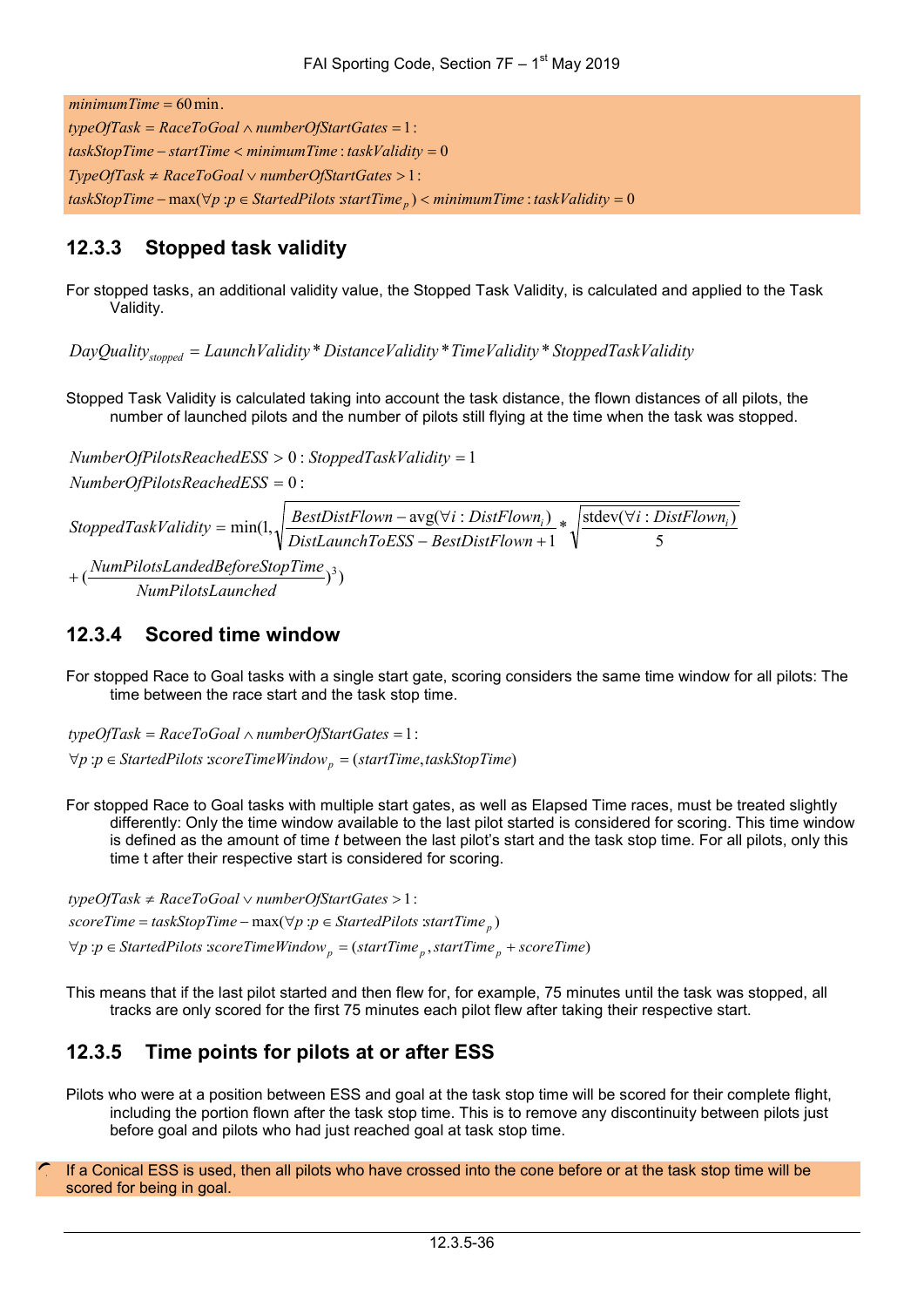A fixed amount of points is subtracted from the time points of each pilot that makes goal in a stopped task. This amount is the amount of time points a pilot would receive if he had reached ESS exactly at the task stop time. This is to remove any discontinuity between pilots just before ESS and pilots who had just reached ESS at task stop time.

 $timePointsReduction = timePoints(taskStopTime - max(\forall p : p \in startedPilots~startTime_p))$  $TypeOfTask \neq RaceToGoal \vee numberOfStartGates > 1$ :  $timePointsReduction = timePoints(taskStopTime - startTime)$ *typeOfTask* = RaceToGoal ∧ numberOfStartGates = 1:

 $\forall p : p \in PilotsInGoal : finalTimePoints_p = timePoints_p - timePoints$ 

#### <span id="page-36-0"></span>**12.3.6 Distance points with altitude bonus**

To compensate for altitude differences at the time when a task is stopped, a bonus distance is calculated for each point in the pilots' track logs, based on that point's altitude above goal. This bonus distance is added to the distance achieved at that point. All altitude values used for this calculation are GPS altitude values, as received from the pilots' GPS devices (no compensation for different earth models applied by those devices). For all distance point calculations, including the difficulty calculations in hang-gliding (see [11.1.1\)](#page-26-2), these new stopped distance values are being used to determine the pilots' best distance values. Time and leading point calculations remain the same: they are not affected by the altitude bonus or stopped distance values.

*GlideRatio* = 5.0

 $G$ *lideRatio* = 4.0

 $\forall p$  : $p \in \text{Pilots}$  *ReachedGoal bestDistance*  $p =$  taskDistance *shortestDistanceToGoal(track<sub>p</sub>.point<sub>i</sub>)* − (*track<sub>p</sub>.point<sub>i</sub>.altitude* − *GoalAltitude*)\* *GlideRatio*))  $taskDistance - min(\forall track p . point)$ :  $\forall p : p \in \text{PilotsLandedBeforeGoal bestDistance}_p = \max(\text{minimumDistance}_p)$ 

### <span id="page-36-1"></span>*12.4 Penalties*

Penalties for various actions are defined in the rules. These penalties are either expressed as an absolute number (e.g. "100 points") or as a percentage (e.g. "10% of the pilot's score in the task where he performed the punishable action"). The corresponding number of points is then deducted from the punished pilot's total score to calculate his final score.

 $\int \frac{finalScore_p = score_p * (1 - percentagePenalty_p)}{p}$  $\int$ *finalScore*  $_p$  = *score*  $_p$  – *absolutePenalty*  $_p$ 

These penalties are completely independent of any "Jump the Gun"-Penalty a pilot may have incurred.

The penalty mechanism can also be used to award bonus points to a pilot for some actions like helping a pilot in distress. In that case the penalty must be given as a negative number.

Any rounding up of scores is to be done after the application of penalties. The lowest score a pilot can attain in a task, regardless of any incurred penalties, is zero points.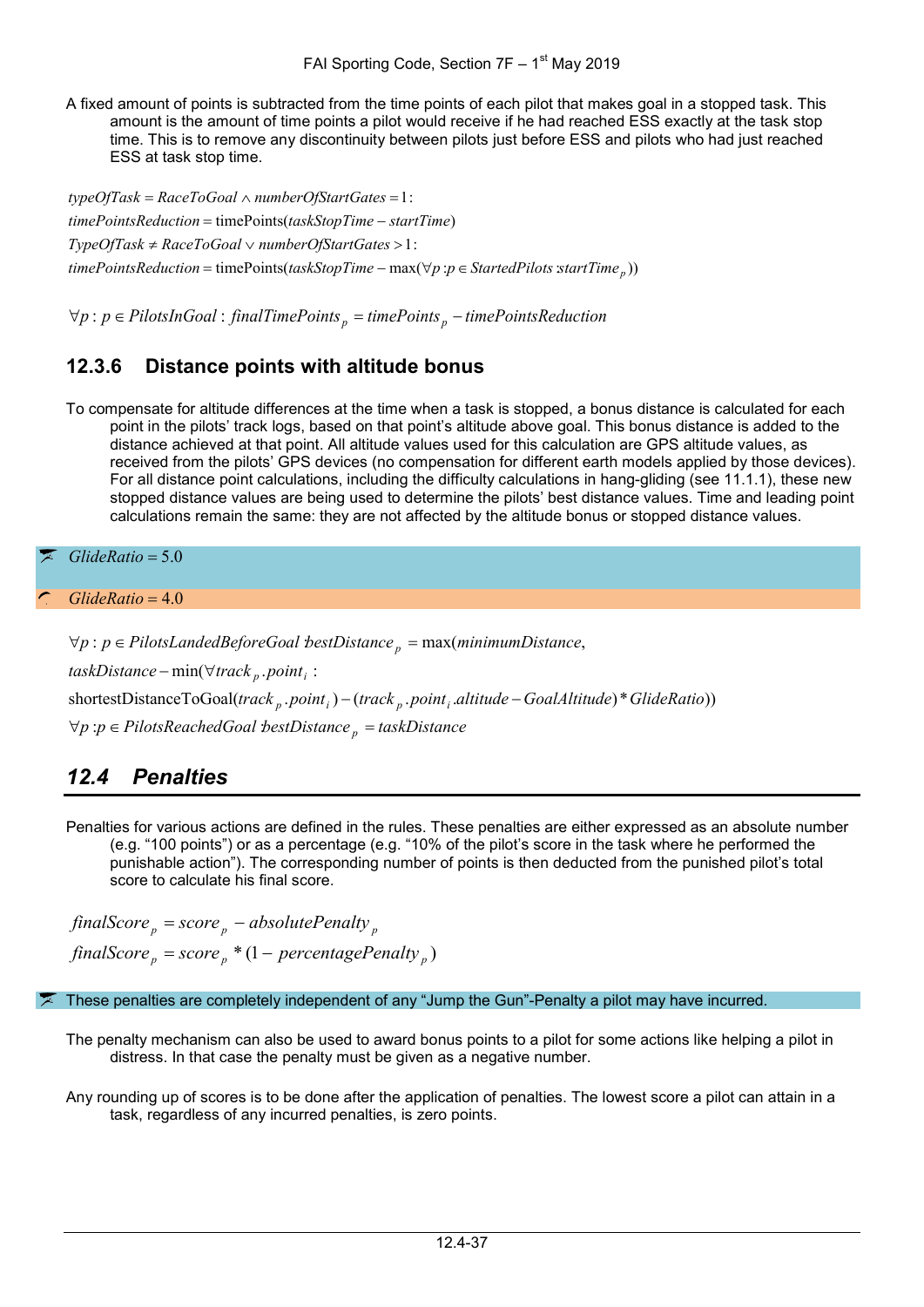# <span id="page-37-0"></span>**13 Task ranking**

Definitions of types of task ranking are in Section 7A-5.2.4.

- Overall task ranking
- Female task ranking
- Nation task ranking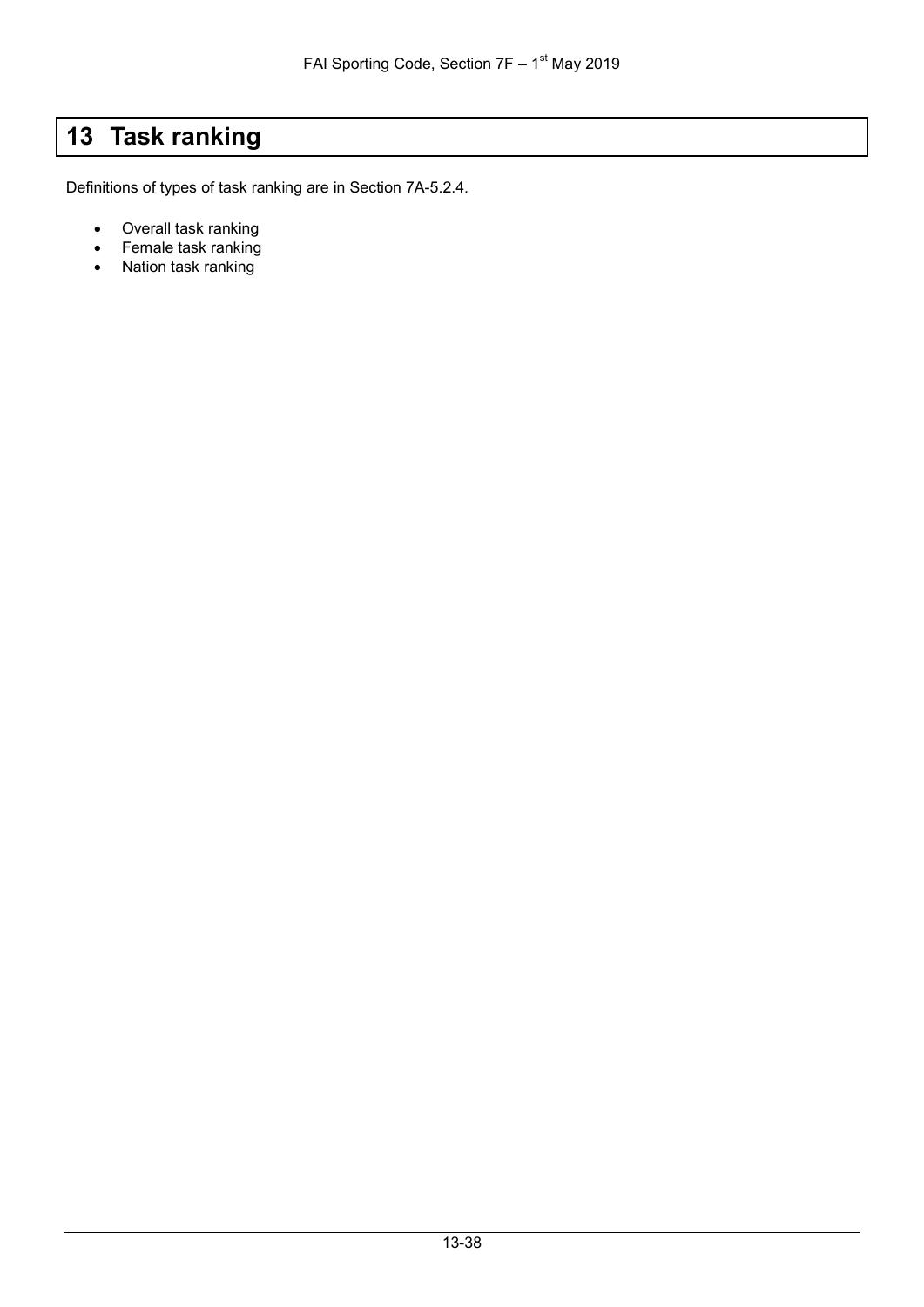# <span id="page-38-0"></span>**14 Competition ranking**

Definitions of types of Competition ranking are in Section 7A-5.2.5.

- Overall competition ranking
- Female competition ranking
- Nation competition ranking
- Ties